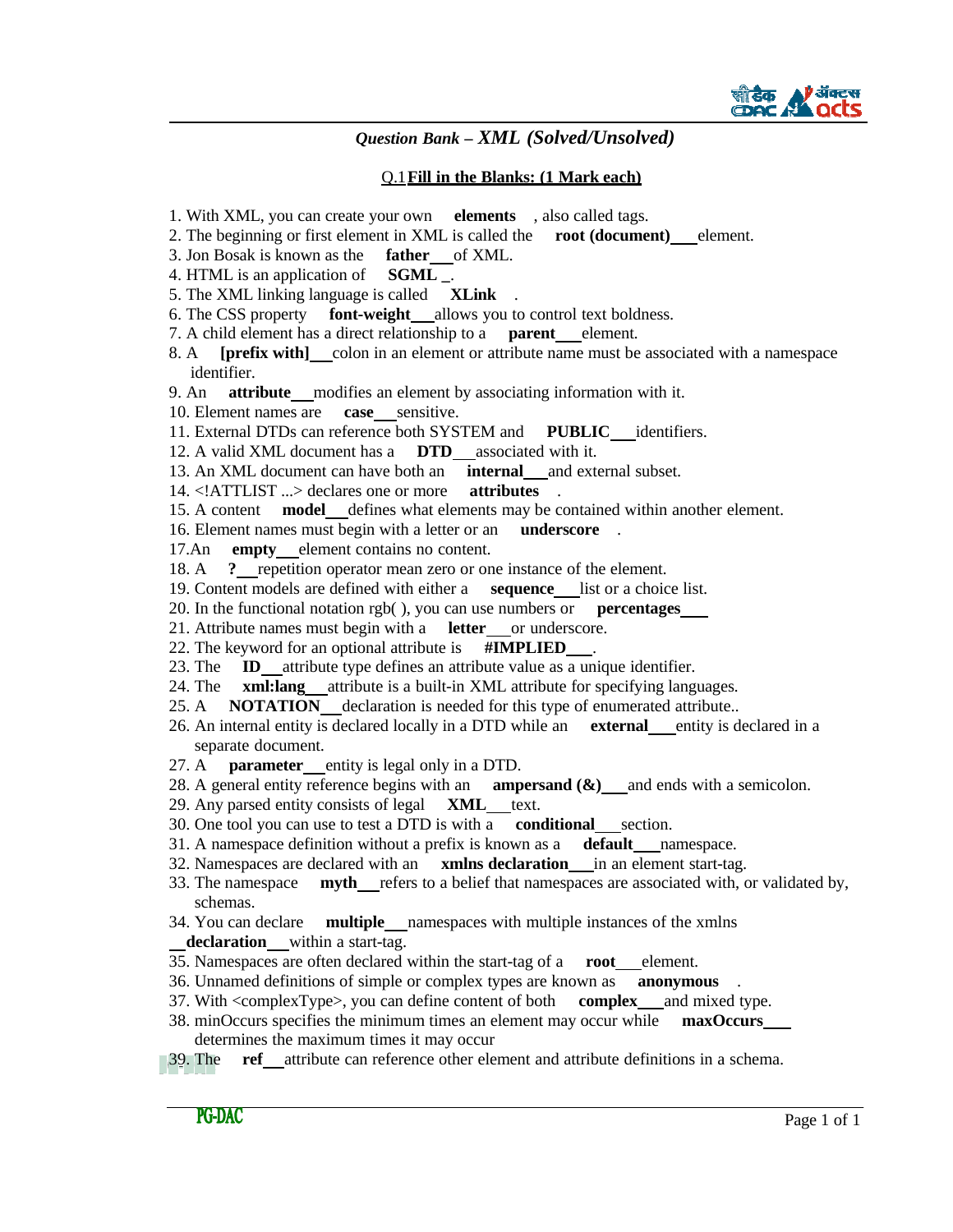

*ACTS National Resource Center, Pune*

# *Question Bank – XML (Solved/Unsolved)*

- 40. The <attribute> element must be declared with either a named or anonymous **complexType**
- 41. The original XML document or byte stream is referred to as a source tree and the output is called the **result** tree.
- 42. Location paths can be either abbreviated or **unabbreviated** .
- 43. A synonym for <xsl:stylesheet> is **<xsl:transform>** .
- 44. The instruction <xsl:element> is an example of an **XSLT** element.
- 45. Both <xsl:if> and <xsl:choose> help perform **conditional** processing.
- 46. The root element for XHTML is **html** .
- 47. The root element must contain a **namespace** declaration.
- 48. In XHTML, always use a **CDATA** section inside the <script> element.
- 49. The forthcoming recommendation for small devices is called XHTML **Basic** .
- 50. **Document** profiles defines the elements, etc. that are appropriate for a certain class of document, without a formal recommendation.

#### Q.2**Select True or False: (1 Mark each)**

- 1. XML will replace HTML as the leading language for the Web. **(False)**
- 2. To use XML you must pay a small license fee to Sun Microsystems. **(False)**
- 3. A URL is a subset of the URI naming scheme. **(True)**
- 4. Namespaces in XML cause regrettable naming collisions. **(False)**
- 5. Every XML document should have a prolog or XML declaration. **(False)**
- 6. XML forms comments differently than SGML and HTML. **(False)**
- 7. HTML elements must always properly nest. **(False)**
- 8. Valid XML must also be well formed. **(True)**
- 9. It is permissible, but not mandatory, to quote XML attribute values. **(False)**
- 10. An internal subset requires a SYSTEM identifier. **(False)**
- 11. An external subset requires a URI. **(True)**
- 12. A validity error is always fatal. **(False)**
- 13. XML does not necessarily have to be well-formed, but it must be valid. **(False)**
- 14. An element name can begin with any character that is legal in an element. **(False)**
- 15. Child element and mixed content models must be enclosed in quotes. **(False)**
- 16. A semicolon delimits element names in a sequence list. **(False)**
- 17. A hexadecimal value representing an RGB triplet can be expressed in three or six digits. **(True)**
- 18. You can skip quotation marks around an attribute value. **(False)**
- 19. If you reuse a unique ID, it should generate a validity error. **(True)**
- 20. An unparsed entity is a non-XML data type. **(True)**
- 21. Certain attributes are permissible in end-tags. **(False)**
- 22. CSS/2's attribute selector is fully implemented in the Netscape and Microsoft browsers. **(False)**
- 23. An unparsed entity may require a helper application to render it. **(True)**
- 24. Predefined entities represent special markup characters. **(True)**
- 25. Parameter entity references begin with an ampersand. **(False)**
- 26. Unicode characters can be represented by hexadecimal numbers. **(True)**
- 27. Conditional sections are legal in XML documents as well as DTDs. **(False)**
- 28. Namespaces can be associated with schemas by a URI. **(True)**
- 29. A URI can be either a URL or a URN. **(True)**
- 30. Default namespaces apply to attributes. **(False)**
- 31. XML namespaces are not associated with objects. **(True)**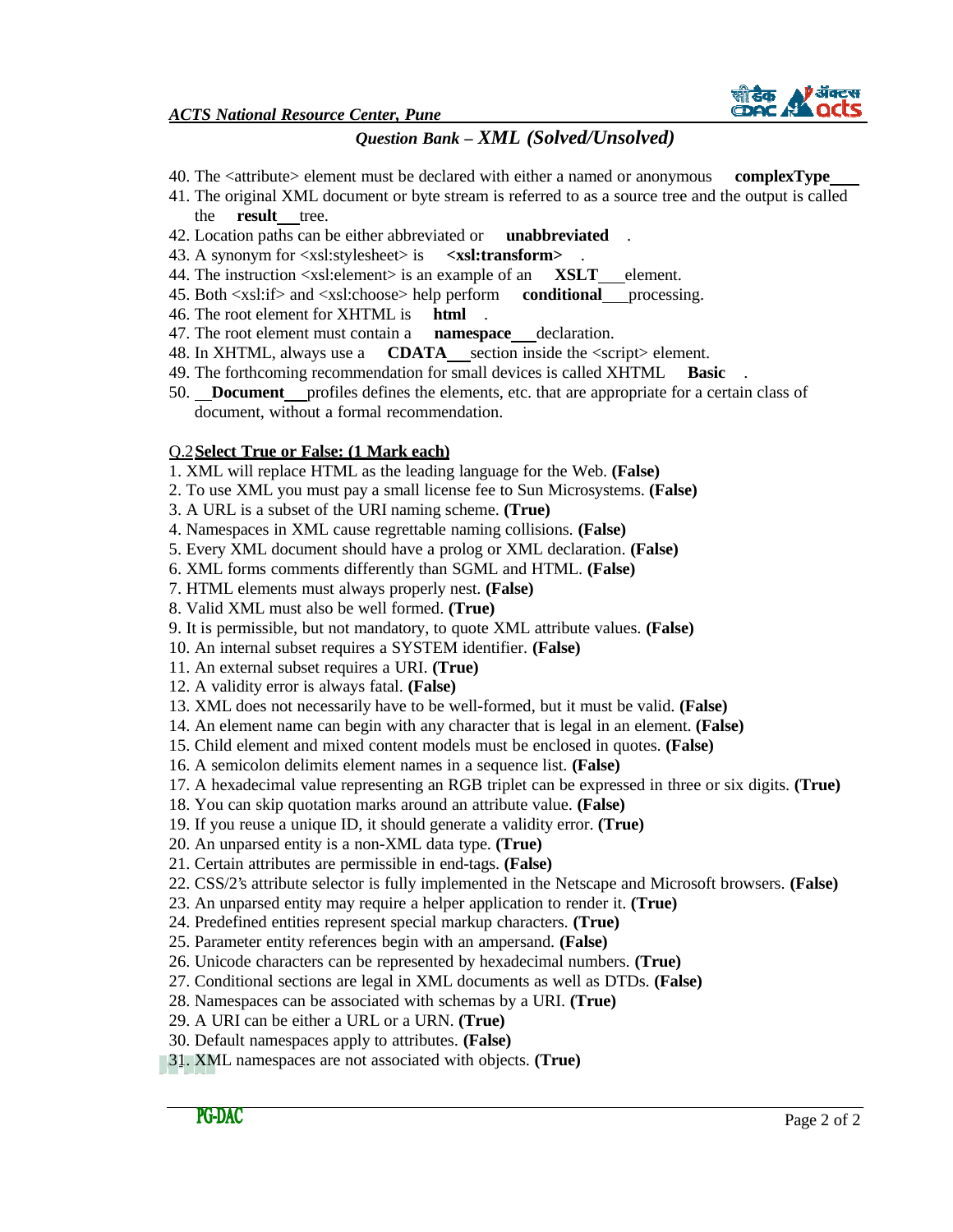

*ACTS National Resource Center, Pune*

## *Question Bank – XML (Solved/Unsolved)*

- 32. <choice> is used for grouping elements. **(True)**
- 33. <string> is a built-in simple datatype. **(True)**
- 34. A valid value for maxOccurs is unbounded. **(True)**
- 35. A DTD has richer datatypes than XML Schema. **(False)**
- 36. XML Schema unfortunately did not inherit the attribute types from XML 1.0. **(False)**
- 37. Location paths come from the XPath standard. **(True)**
- 38. You cannot embed an XSL stylesheet as you can CSS in HTML. **(False)**
- 39. XSLFO does not completely replace CSS. **(True)**
- 40. The <xsl:output> instruction is required in every XSL stylesheet. **(False)**
- 41. XSLT is a W3C recommendation while XSLFO is not (yet). **(True)**
- 42. Attribute values must be surrounded by double quotes. **(False)**
- 43. XHTML is moving towards modularization. **(True)**
- 44. It is good practice to nest <a> elements within <a> elements. **(False)**
- 45. Do not include the XHTML namespace when including XHTML in an XML document. **(False)**
- 46. The content or MIME type for XHTML is text/xhtml. **(False)**

### **Q.3 Select the correct answer: (1 Mark each)**

- 1. What does XML stand for?
	- 1. eXtra Modern Link
	- **2. eXtensible Markup Language**
	- 3. Example Markup Language
	- 4. X-Markup Language

**Level: Easy**

- 2. What is the correct syntax of the declaration which defines the XML version?:
	- 1. <xml version="1.0" />
	- **2. <?xml version="1.0"?>**
	- 3. <?xml version="1.0" />
	- 4. None of the above

**Level: Easy**

- 3. Which statement is true?
	- 1. All the statements are true
	- **2. All XML elements must have a closing tag**
	- 3. All XML elements must be lower case
	- 4. All XML documents must have a DTD

**Level: Easy**

- 4. Is it easier to process XML than HTML?
	- **1. Yes**
	- 2. No
	- 3. Somtimes
	- 4. Cant say

**Level: Easy**

5. Which of the following programs support XML or XML applications?: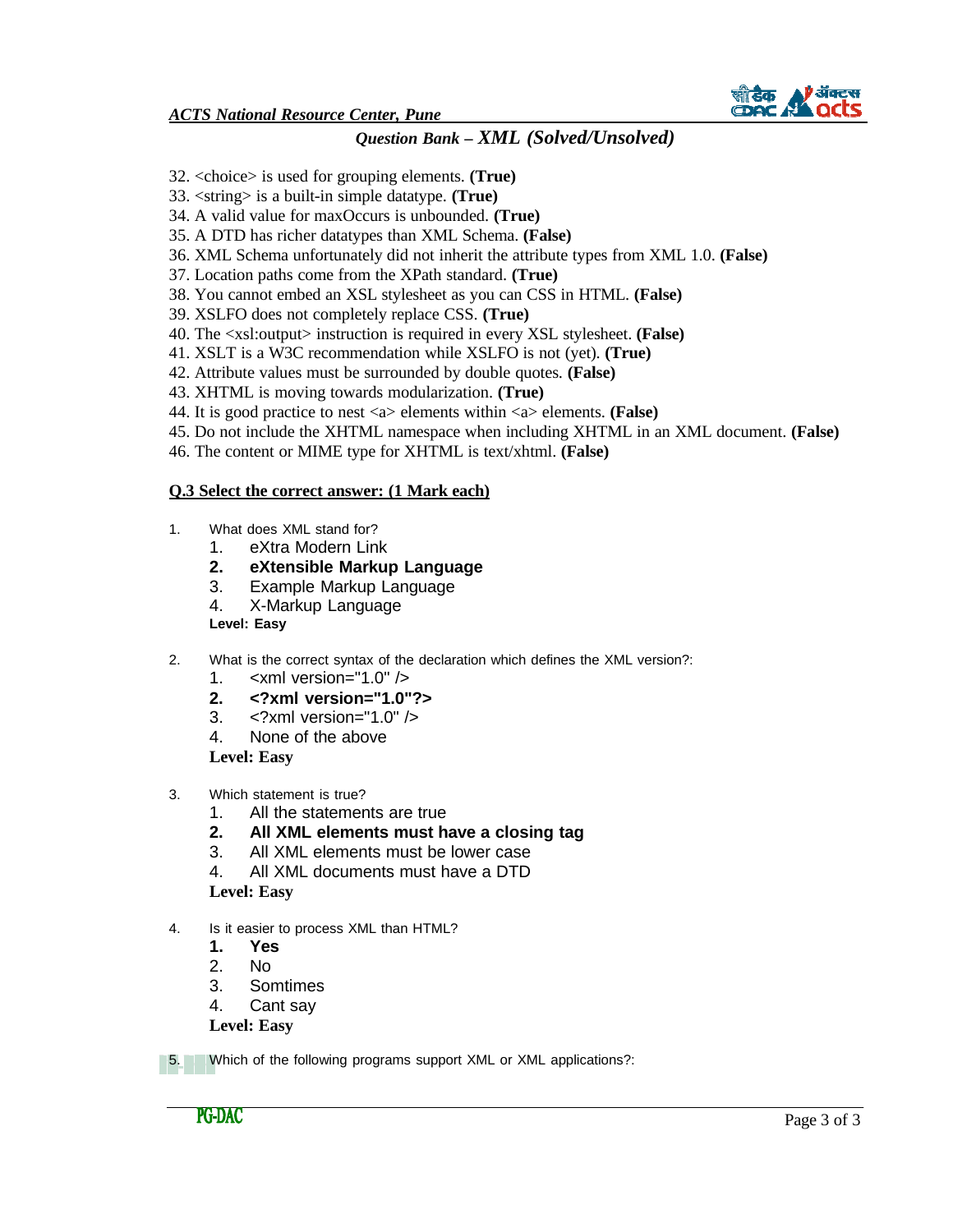

- 1. Internet Explorer 5.5
- 2. Netscape 4.7<br>3. RealPlayer.
- RealPlayer.
- **4. both 1 and 2**

**Level: Easy**

- 6. Kind of Parsers are
	- 1. well-formed
	- 2. well-documented
	- **3. non-validating and validating**
	- 4. none of the above **Level: Easy**
	-
- 7. Well formed XML document means
	- 1. it contains a root element
	- 2. it contain an element
	- 3. it contains one or more elements
	- **4. must contain one or more elements and root element must contain all other elements**

### **Level: Easy**

- 8. Comment in XML document is given by
	- $1. -- -->$
	- 2. <!-- --!>
	- **3. <!-- -->**
	- 4.  $\lt/$ -- -->

**Level: Easy**

- 9. When processing an output XML, "new line" symbols
	- 1. are copied into output "as is", i.e. "CR+LF" for Windows, CR for Macintosh, LF for Unix.
	- **2. are converted to single LF symbol**
	- 3. are converted to single CR symbol
	- 4. are discarded

### **Level: Easy**

- 10. Which of the following strings are a correct XML name?
	- 1. **\_myElement**
	- 2. my Element
	- 3. #myElement
	- 4. None of the above

**Level: Easy**

- 11. Which of the following strings are a correct XML name?
	- 1. xmlExtension

**2. xslNewElement**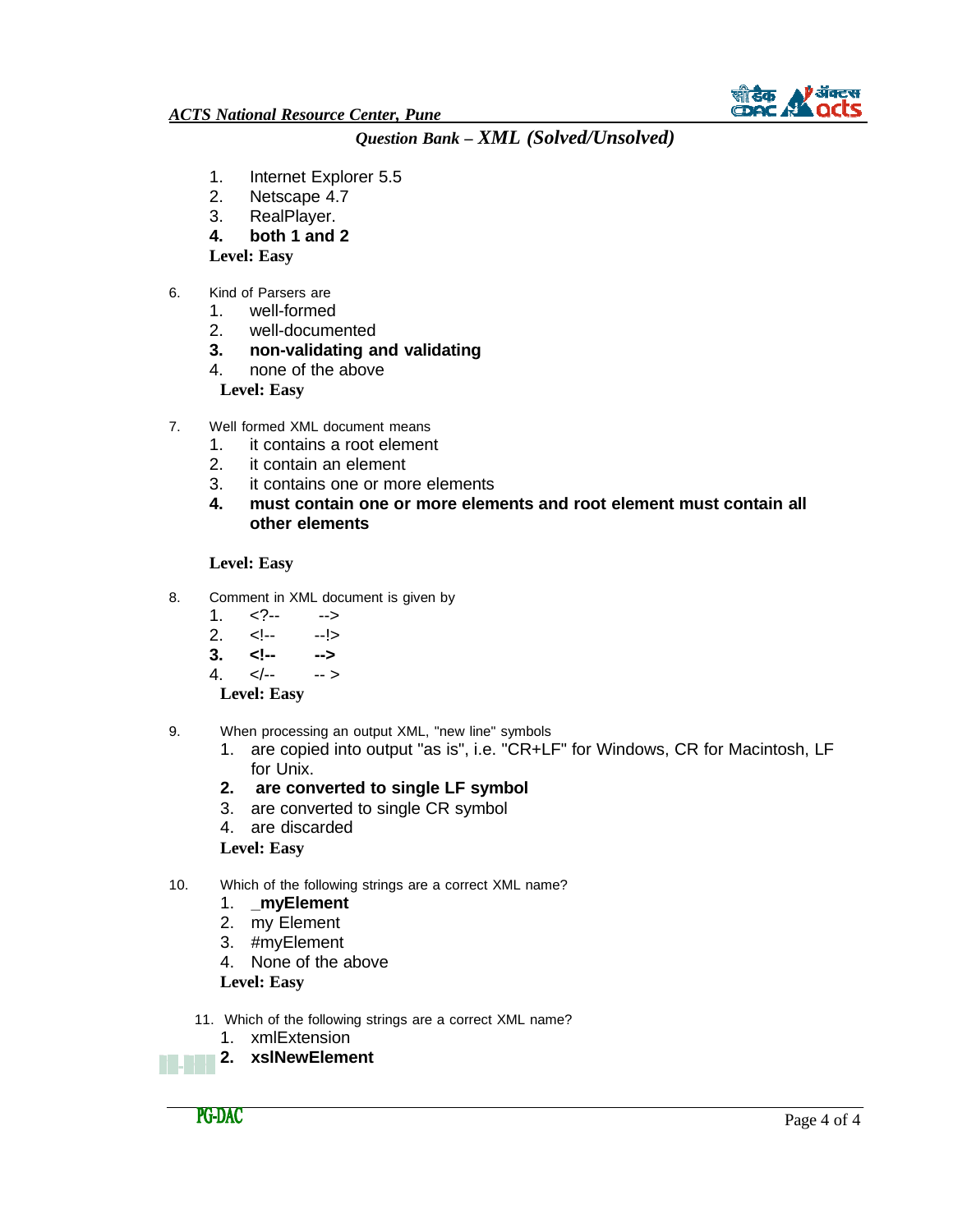

- 3. XMLElement#123
- 4. All

Level: Easy

- 12. Which of the following XML fragments are well-formed?
	- 1. <?xml?>
	- **2. <?xml version="1.0"?>**
	- 3. <?xml encoding="JIS"?>
	- 4. <?xml encoding="JIS" version="1.0"?>

**Level: Easy**

- 13. What are the predefined attributes
	- 1. xml:lang
	- 2. xml:space
	- **3. both**
	- 4. none.

Level: Easy

- 14. Kind of Parsers are
	- 1. well-formed
	- 2. validating
	- 3. non-validating
	- **4. Both 2 & 3**
		- **Level: Easy**

15. Valid XML document means (most appropriate)

- (1) the document has root element
- (2) the document contains atleast one or more root element
- (3) **the XML document has DTD associated with it & it complies with that DTD**
- (4) Each element must nest inside any enclosing element property
- 16. XML uses the features of
	- (1) HTML
	- (2) XHTML
	- (3) VML
	- **(4) SGML**
	- **Level: Easy**
- 17. XML document can be viewed in
	- (1) IE 3.0
	- (2) IE 2.0
	- **(3) IE 6.0**
	- (4) IE X.0
	- Level: Medium

### n III d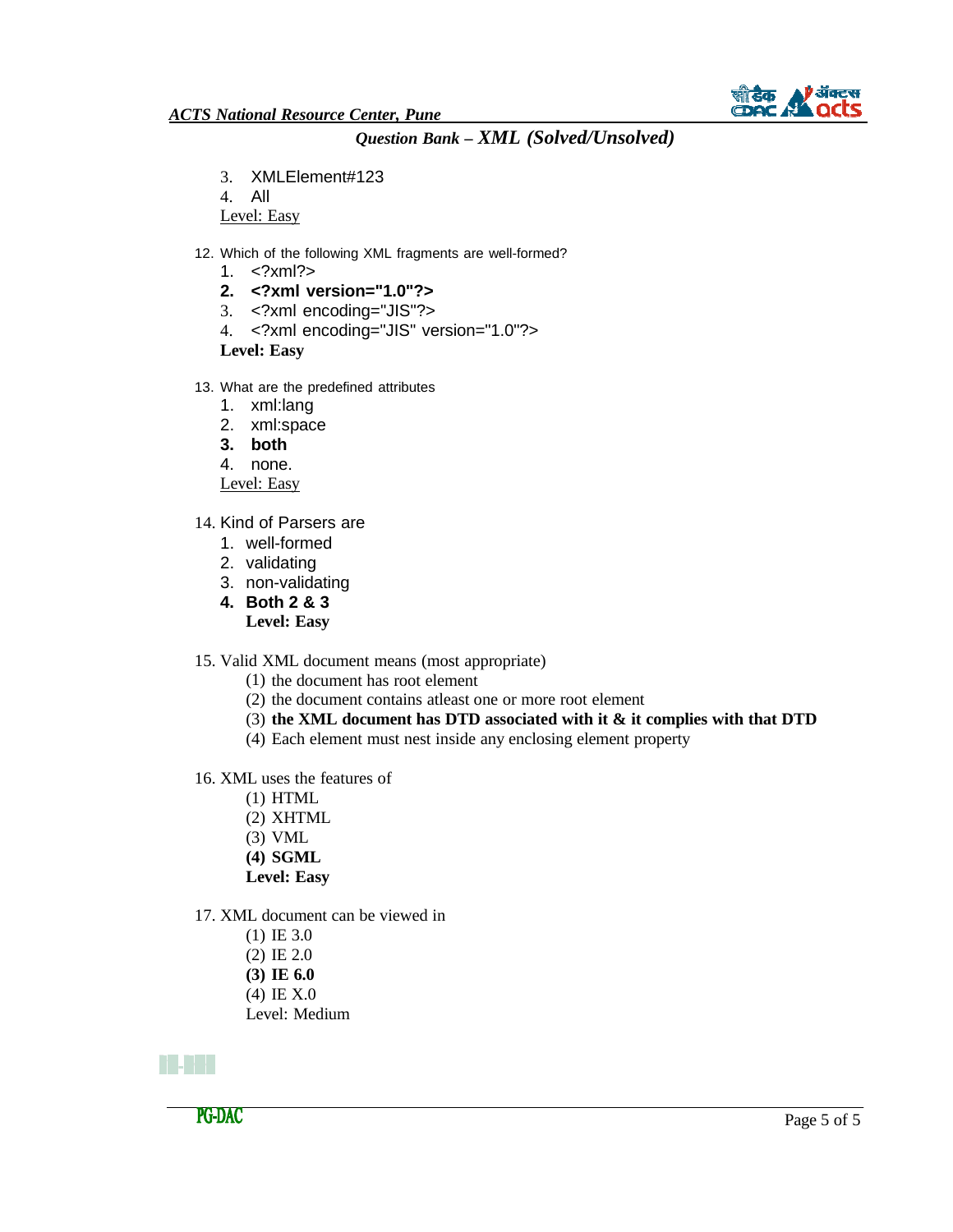

Topic: DTD

- 18. There is a way of describing XML data, how?
	- 1. XML uses a DTD to describe the data
	- 2. XML uses XSL to describe data
	- 3. XML uses a description node to describe data
	- **4. Both 1and 3 Level: Medium**
- 19. What does DTD stand for?
	- 1. Direct Type Definition
	- **2. Document Type Definition**
	- 3. Do The Dance
	- 4. Dynamic Type Definition **Level: Medium**
- 20. DTD includes the specifications about the markup that can be used within the document, the specifications consists of all EXCEPT
	- 1. **the browser name**
	- 2. the size of element name
	- 3. entity declarations
	- 4. element declarations **Level: Medium**
	- 21. Which of the following XML documents are well-formed?
		- 1. **<firstElement>some text goes here <secondElement>another text goes here</secondElement> </firstElement>**
		- 2. <firstElement>some text goes here</firstElement> <secondElement> another text goes here</secondElement>
		- 3. <firstElement>some text goes here <secondElement> another text goes here</firstElement> </secondElement>
		- 4. </firstElement>some text goes here </secondElement>another text goes here<secondElement> <firstElement>
			- **Level: Medium**
	- 22. Which of the following XML fragments are well-formed?
		- 1. **<myElement myAttribute="someValue"/>**
		- 2. <myElement myAttribute=someValue/>
		- 3. <myElement myAttribute='someValue'>
		- 4. <myElement myAttribute="someValue'/> **Level: Medium**

23. How can we make attributes have multiple values:

- 1. <myElement myAttribute="value1 value2"/>
- 2. <myElement myAttribute="value1" myAttribute="value2"/>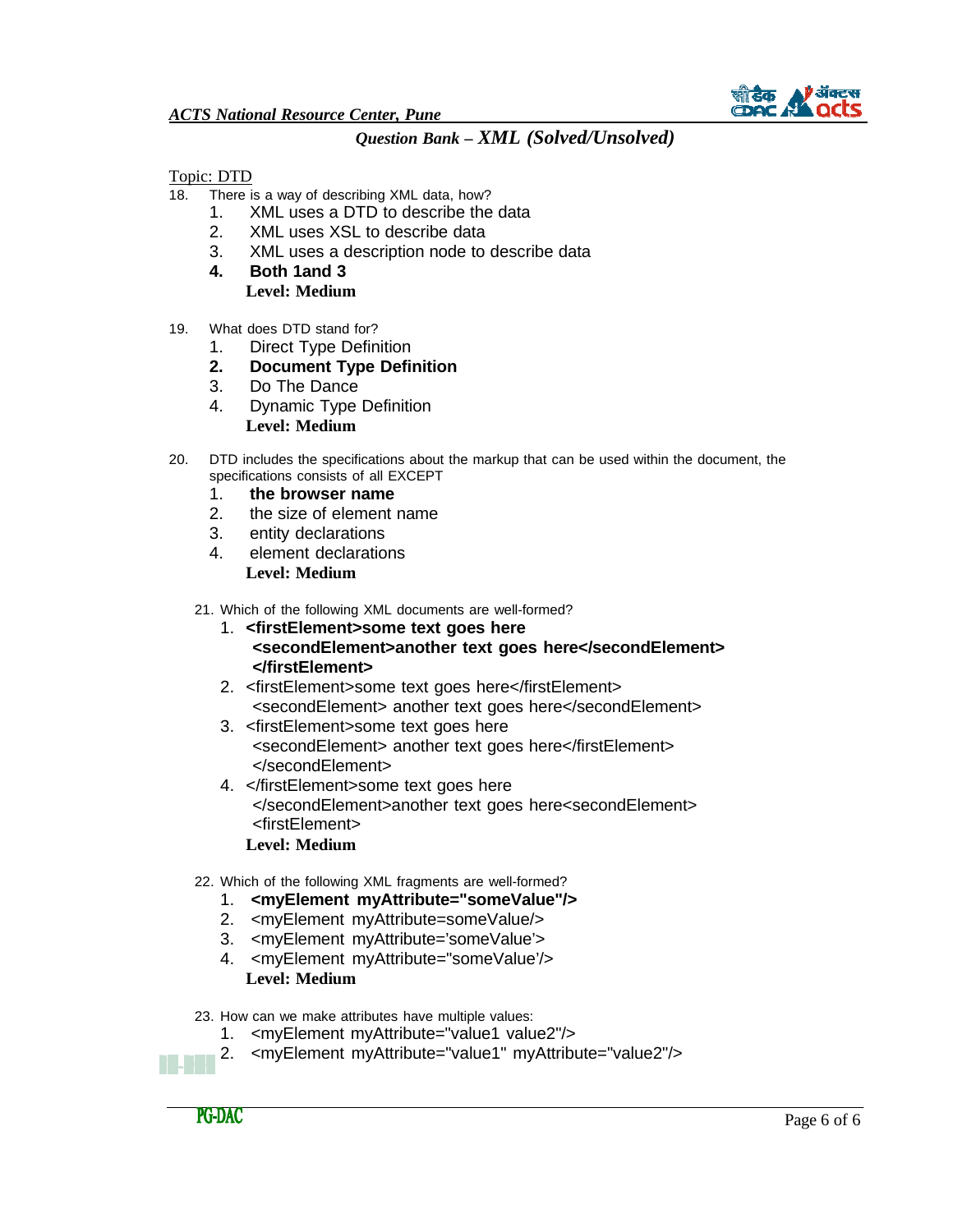

- 3. <myElement myAttribute="value1, value2"/>
- 4. **attributes cannot have multiple values Level: Medium**
- 24. Which of the following XML fragments are well-formed?
	- 1. <myElement myAttribute="value1 <= value2"/>
	- 2. <myElement myAttribute="value1 & value2"/>
	- **3. <myElement myAttribute="value1 > value2"/>**
	- 4. None of the above **Level: Medium**
- 25. The use of a DTD in XML development is:
	- 1. **required when validating XML documents**
	- 2. no longer necessary after the XML editor has been customized
	- 3. used to direct conversion using an XSLT processor
	- 4. a good guide to populating a templates to be filled in when generating an XML document automatically

**Level: Medium**

- 26. Parameter entities can appear in
	- 1. xml file
	- **2. dtd file**
	- 3. xsl file
	- 4. Both 1 and 2 **Level: Medium**
- 27. Attribute standalone="no" should be included in XML declaration if a document:
	- 1. is linked to an external XSL stylesheet
	- 2. has external general references
	- 3. has processing instructions
	- **4. has an external DTD Level: Medium**
- 28. In XML

#### **(1) the internal DTD subset is read before the external DTD**

- (2) the external DTD subset is read before the internal DTD
- (3) there is no external type of DTD
- (4) there is no internal type of DTD Level Easy
- 29. Disadvantages of DTD are
	- (i)DTDs are not extensible
	- (ii)DTDs are not in to support for namespaces
	- (iii)there is no provision for inheritance from one DTDs to another
		- (1) (i) is correct
		- $(2)$  (i), (ii) are correct

 $(3)$  (ii), (iii) are correct

an an Ind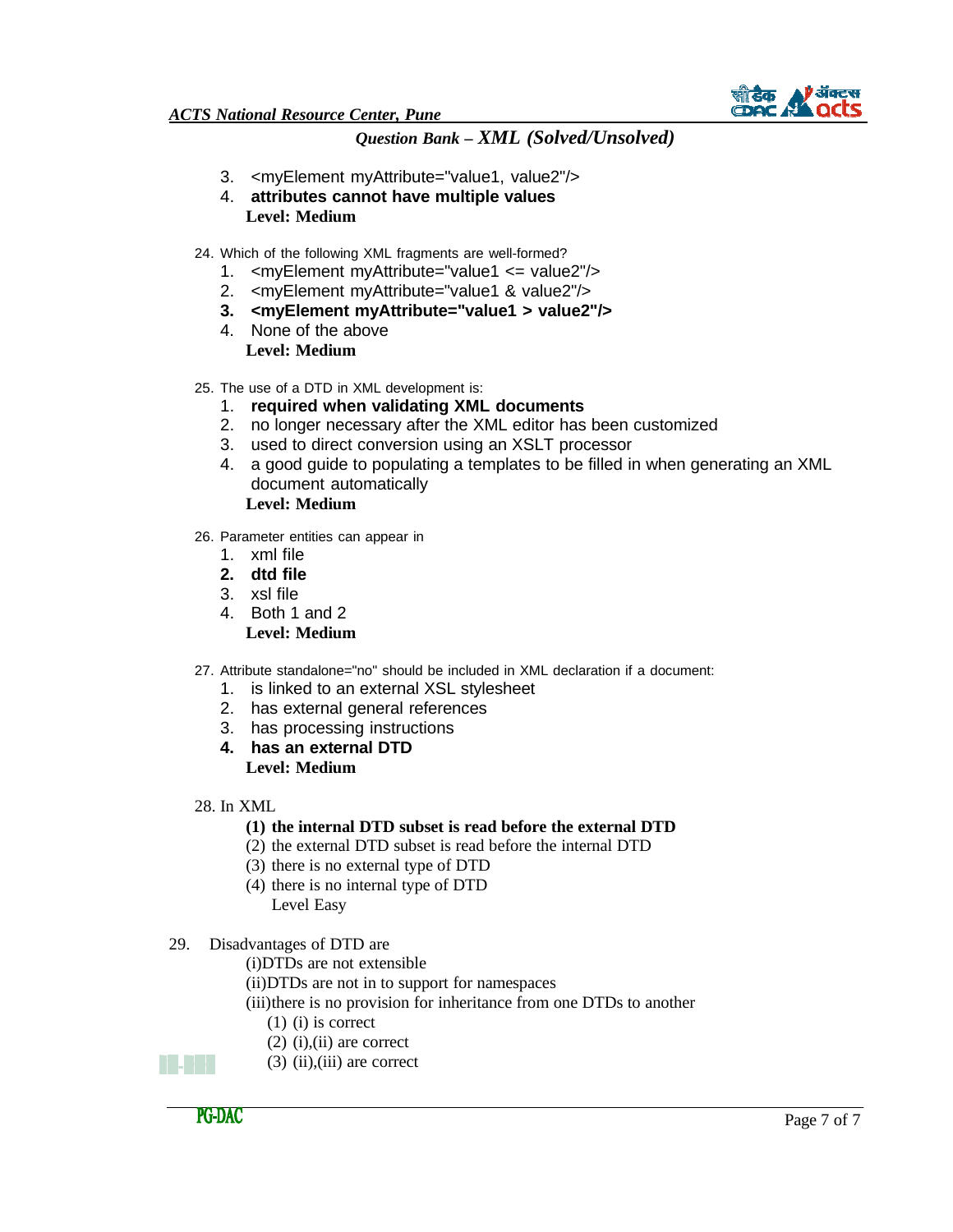**(4) (i),(ii),(iii) are correct Level: Medium**

- 30. To use the external DTD we have the syntax
	- **(1) <?xml version="1.0" standalone="no"?>**
		- **<! DOCTYPE DOCUMENT SYSTEM "order.dtd"?>**
	- $(2)$  <?xml version="1.0" standalone="yes"?>
		- <! DOCTYPE DOCUMENT SYSTEM "order.dtd"?>
	- $(3)$  <?xml version="1.0" standalone="no"?>
		- <! DOCTYPE DOCUMENT "order.dtd"?>
	- $(4)$  <?xml version="1.0" standalone="yes"?>
	- <! DOCTYPE DOCUMENT SYSTEM "order.dtd"?>

**Level: Medium**

- 31. To add the attribute named Type to the <customer> tag the syntax will be
	- **(1)** <customer attribute Type="exelent">
	- **(2)** <customer Type attribute ="exelent">
	- **(3)** <customer Type attribute\_type="exelent">
	- **(4) <customer Type="exelent">**
	- **Level: Medium**
- 32. The syntax for parameter entity is
	- **(1) <! ENTITY % NAME DEFINITION>**
	- (2) < ENTITY % NAME DEFINITION>
	- (3) <! ENTITY \$ NAME DEFINITION>
	- (4) < ENTITY % NAME DEFINITION>

#### **Level: Medium**

#### **Topic: Schema**

- 33. You can name the schema using the name attribute like
	- 1. <schema attribute="schema1">
	- 2. <schema nameattribute="schema1">
	- 3. <schema nameattri="schema1">
	- **4. <schema name="schema1"> Level: Medium**
- 34. The default model for complex type, in XML schemas for element is
	- 1. textOnly
	- **2. elementOnly**
	- 3. no default type
	- 4. both 1 & 2 **Level: Medium**
- 35. Microsoft XML Schema Data types for Hexadecimal digits representating octates
	- 1. UID
	- 2. UXID
	- **3. UUID**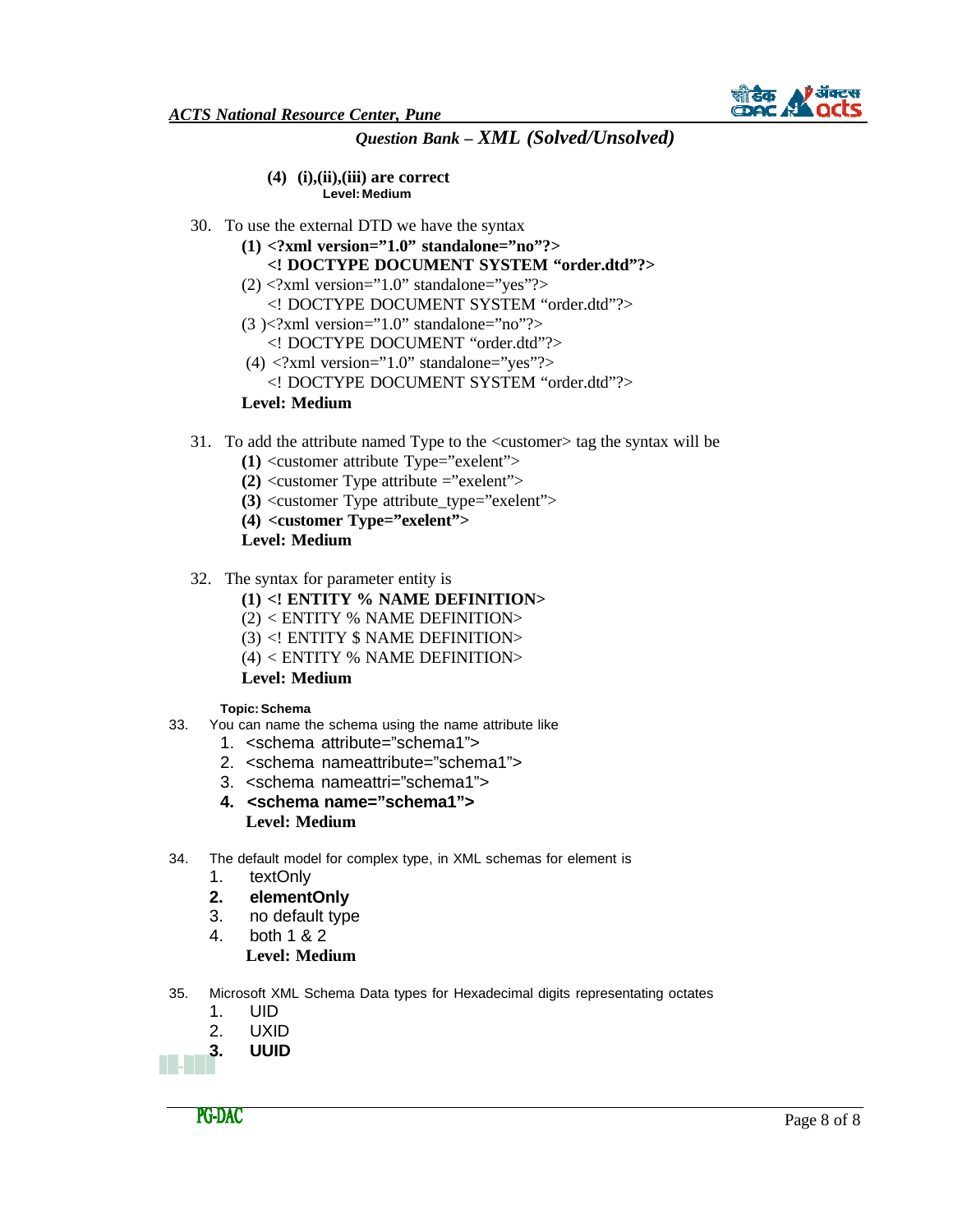

- 4. XXID **Level: Medium**
- 36. A schema describes
	- (i) grammer
	- (ii) vocabulary
	- (iii) structure
	- (iv) datatype of XML document
		- (1) (i)  $\&$  (ii) are correct
		- $(2)$  (i),(iii),(iv) are correct
		- $(3)$  (i),(ii),(iv) are correct
		- **(4) (i),(ii),(iii),(iv) are correct**
		- **Level: Medium**
- 37. Microsoft XML Schema Data Type "boolean" has values
	- (1) True ,False
	- (2) True ,False or 1,0
	- **(3) 1,0**
	- (4) any number other then zero and zero
	- **Level: Difficult**
- 38. Simple type Built into Schema "data' represent a data in
	- (1) MM-DD-YY
	- (2) Dd-MM-YY
	- (3) YY-MM-DD
	- **(4) YYYY-MM-DD**
	- **Level: Medium**
- 39. In simple Type Built into XML schema Boolean type holds
	- (1) True, False
	- (2) 1,0
	- **(3) both (1) & (2)**
	- (4) True/False and any number except 0
	- **Level: Medium**

40. In simple type built into XML schema type flat has single precision of

- floating point
	- (1) 16 bit
	- (2) 32 bit
	- **(3) 8 bit**
	- (4) 4 bit

#### **Level: Medium**

#### **Topic: Misc.**

41. The XML DOM object is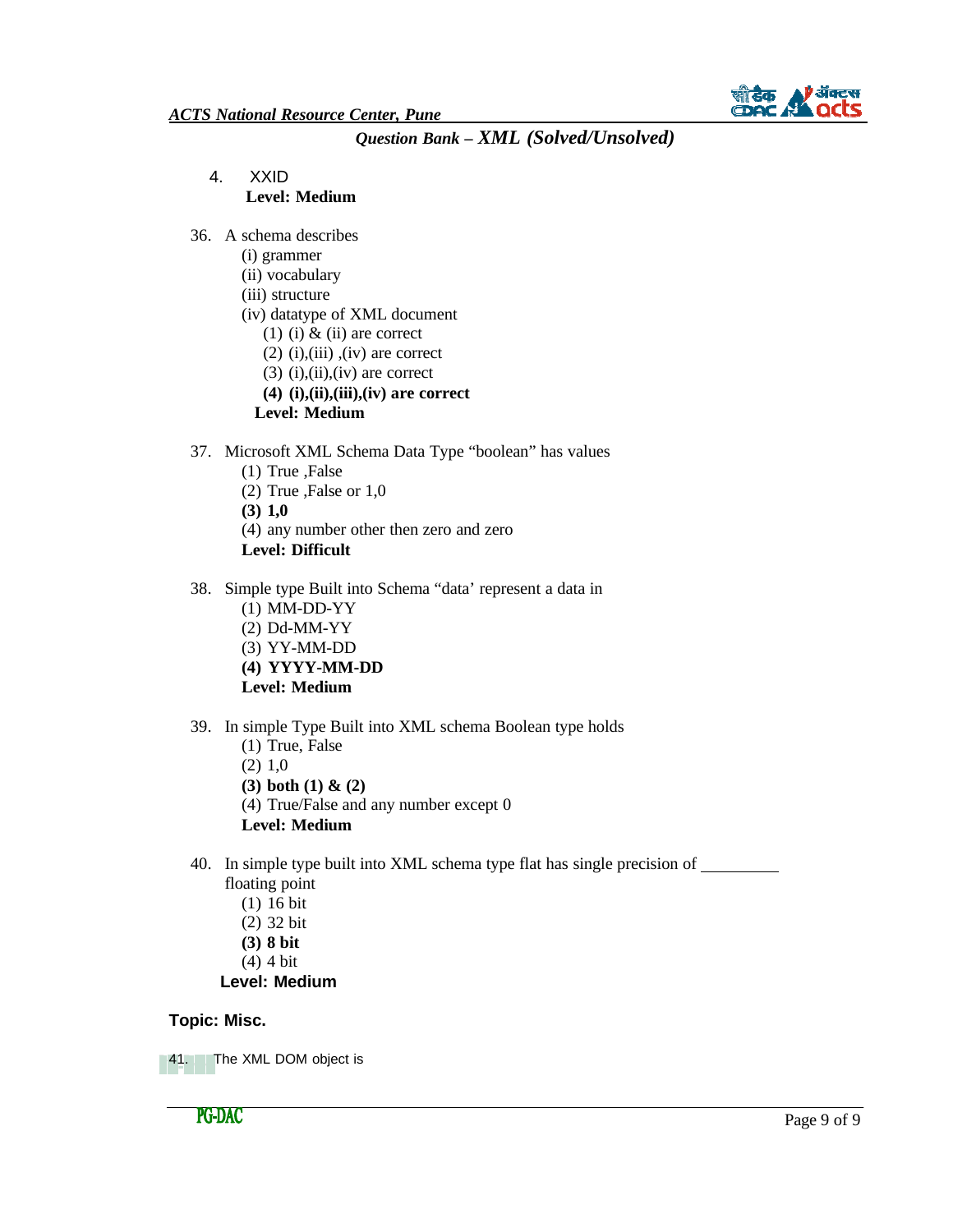

- 1. Entity
- **2. Entity Reference**
- 3. Comment Reference
- 4. Comment Data **Level: Medium**
- 42.Attribute of the document interface in DOM is/are
	- (i)doctype
	- (ii)implementation
	- (iii)documentElement
	- which are read only attributes
		- (1) (i) only
		- $(2)$  (ii) only
		- $(3)$  (ii),(iii) only
		- **(4) all**

#### **Level: Medium**

- 43. The default model for complex type, in XML schemas for element is
	- (1) textOnly
	- **(2) elementOnly**
	- (3) no default type
	- $(4)$  both a & b
	- **Level: Easy**
- 44. To create a choise in XML schemas, we use the
	- (1) <xsd:select> element
	- $(2)$  <xsd:multi> element
	- **(3) <xsd:choise> element**
	- $(4)$  <xsd:single> element
	- **Level: Medium**
- 45. The XML DOM object is
	- (1) Entity
	- **(2) Entity Reference**
	- (3) Comment Reference
	- (4) Comment Data
	- **Level: Medium**
- 46. To create a data island we use the **HTML** element
	- (1) **<XML>**
	- $(2)$  <dataisland>
	- $(3)$  <Island>
	- $(4)$  <XMLIsland>
	- **Level: Medium**
- 47. To Bind the HTML elements with DSO we use\_\_\_\_\_\_\_\_\_\_\_\_attribute (1) **DATASOURCE**B. Juli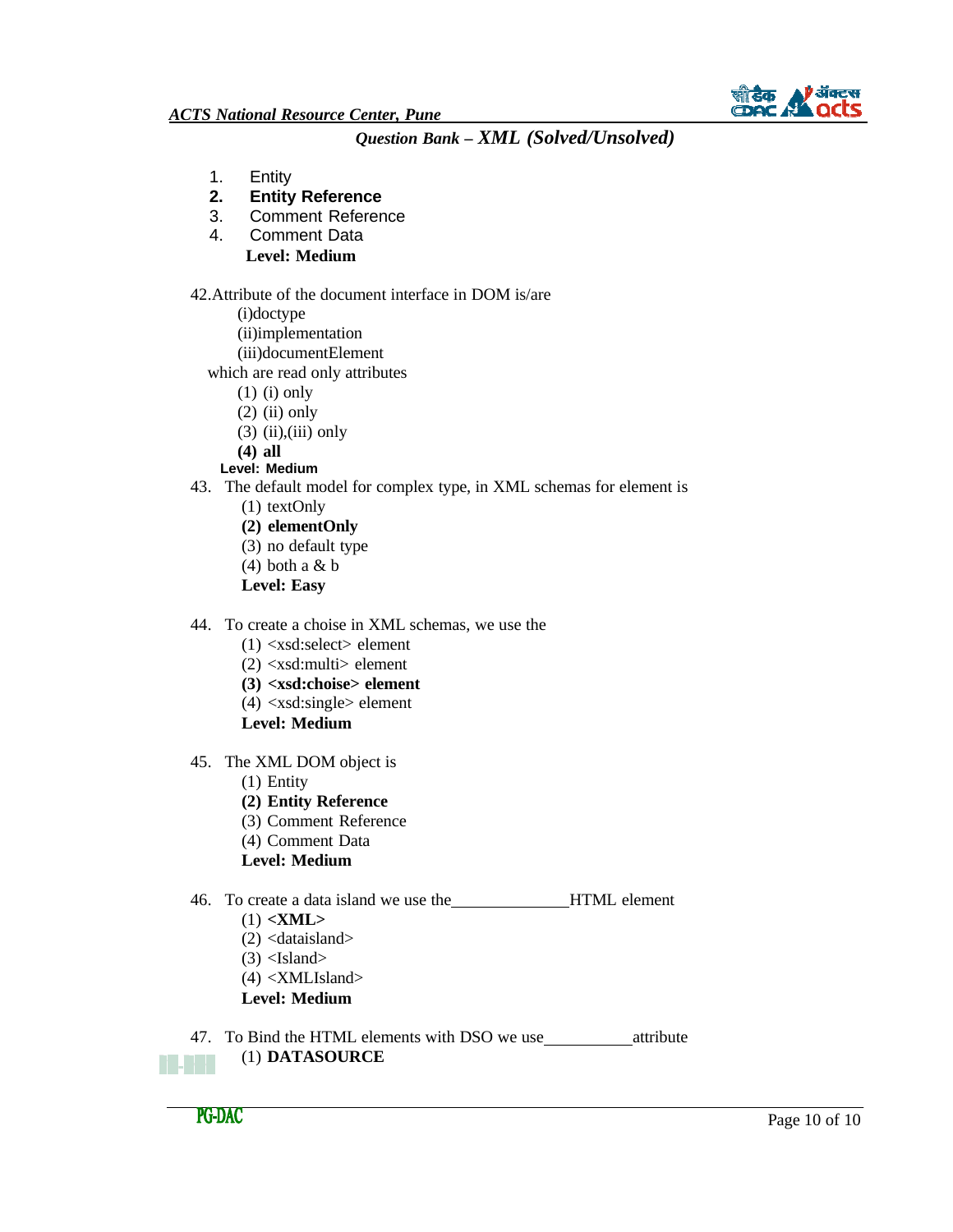

(2) DATAFIELD **(3) DATASRC** (4) DATAFLD **Level: Medium**

- 48. To bind the HTML element <INPUT> Type in text with the datasource "dsoCustomer" we use
	- (1) <INPUT TYPE="TEXT" DATAFIELD="#dsoCustomer">
	- (2) <INPUT TYPE="TEXT" DATASRC="dsoCustomer">
	- **(3) <INPUT TYPE="TEXT" DATASRC="#dsoCustomer">**
	- (4) <INPUT TYPE="TEXT" DATAFLD="#dsoCustomer"> **Level: Medium**
- 49. XML DSOs has the property for the number of pages of data the recordset contains
	- (1) count
	- (2) number
	- **(3) pageCount**
	- (4) pageNumber
	- **Level: Medium**
- 50. Whats so great about XML?
	- (1) Easy data exchange
	- (2) High speed on network
	- (3) Only (2)is correct
	- **(4) Both (1) & (2)**

#### **Level: Medium**

- 51. For XML document to be valid
	- (1) document need to be well formed also
	- (2) document need not to be well formed
	- **(3) document need to be well formed & valid**
	- (4) document validity has no relationship with well formedness

**Level: Medium**

52. A textual object is a well formed XML document if

(i) Taken as a whole it matches the production labeled document.

(ii) Each of the parsed entity which is referenced directly or indirectly within the document can be well formed

- (1) (i) is correct
- (2) (ii)is correct

**(3) both are correct** 

**Level: Medium**

- 53. <?xml version="1.0" standalone="yes" encoding="UTF-8"?>
	- (1) it shows that the version is 1.0
	- (2) shows thatit is standalone

**PG-DAC** 

8 M M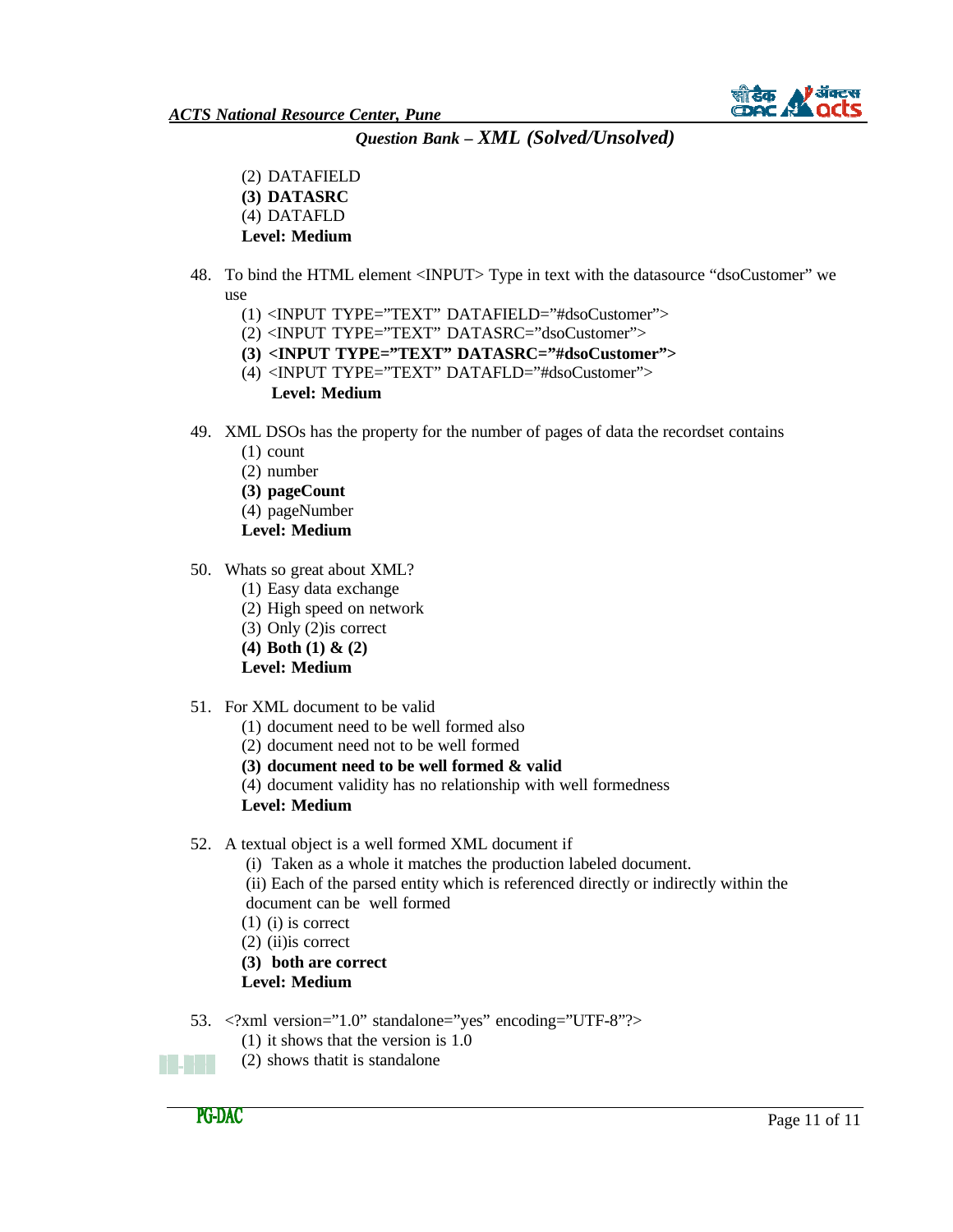

#### **(3) the standalone is wrong**

- (4) version attribute is not in XML
- **Level: Medium**
- 54. The attribute used to define a new namespace is
	- (1) XMLNS
		- (2) XmlNameSpace
		- **(3) Xmlns**
		- (4) XmlNs
	- **Level: Medium**

#### **Topic: Templates**

- 55. To match the root node in XMLT transform the syntax will be
	- 1. <xsl:template match="Document">
	- 2. <xsl:template match="Root">
	- 3. <xsl:template match="RootNode">
	- **4. <xsl:template match="/"> Level: Medium**
- 56. To match the specific XML elements child like <NAME> of parent element is <PLANET> the syntax will be
	- 1. <xsl:template match="PLANET\_NAME">
	- **2. <xsl:template match="PLANET/NAME">**
	- 3. <xsl:template match="/NAME">
	- 4. <xsl:template match="//"> **Level: Medium**
	- 57. PI in XML specification stands for
		- 1. 3.14
		- 2. priceless instruction
		- **3. processing instruction**
		- 4. polymorphic inheritance **Level: Medium**
	- 58. A validating XML application should be used when:
		- 1. the design demands that all elements use both start and end tags
		- **2. missing or out-of-place elements could cause application errors**
		- 3. attribute values cannot refer to external entity references
		- 4. High performance is an important architectural constraint **Level: Medium**
		- 59. A DSO operates like
			- (a) data simulation object at server side
			- (b) dynamic source object at client side
			- (c) data source object at client side
			- (d) data simulation object at client side



a shekara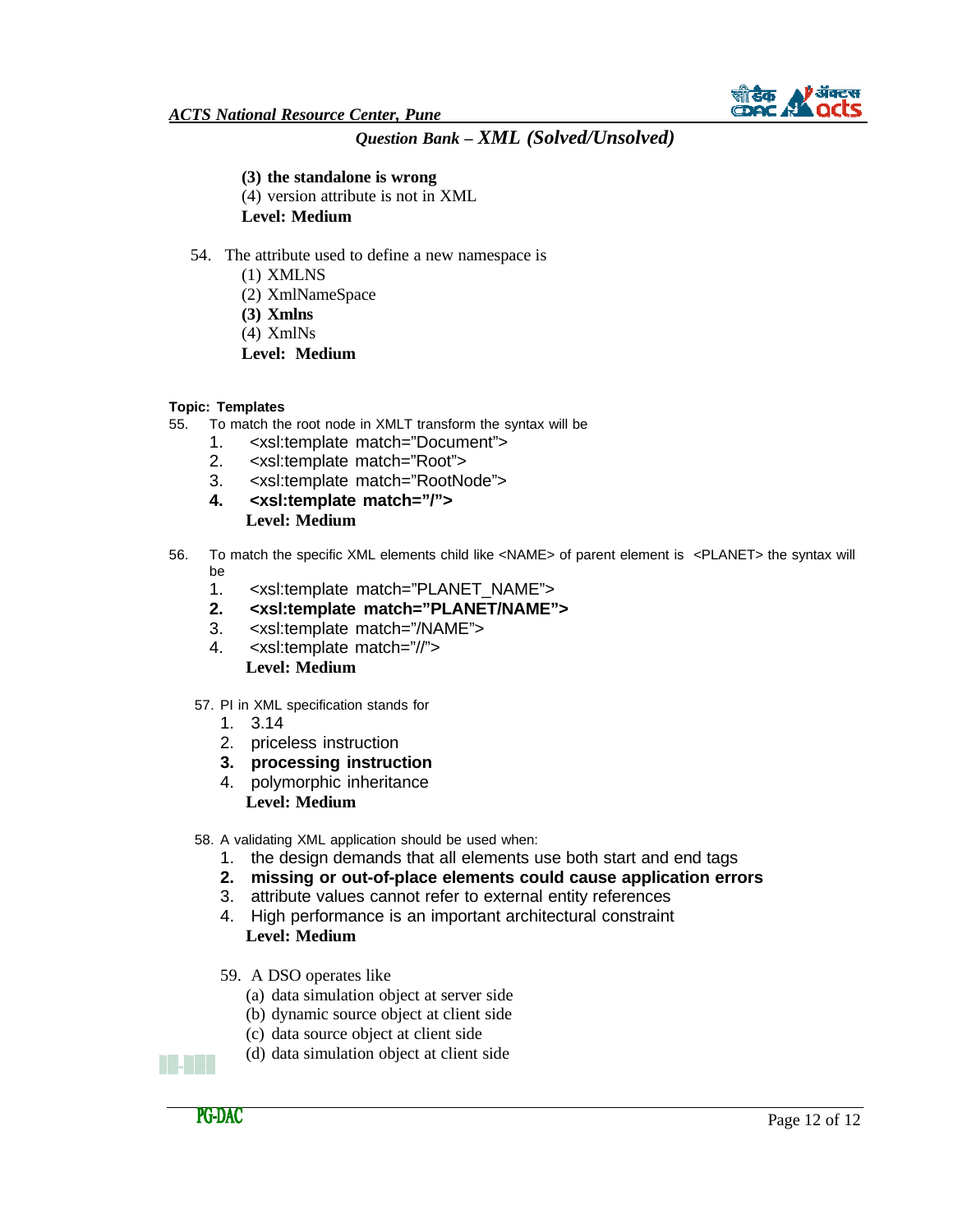#### Ans:  $(c)$

#### Topic: XSL

- 60. The XSL formating object use to format a list is<br>**1. list-block** 
	- **1. list-block**
	- 2. list-item
	- 3. list-item-body
	- 4. list-item-label **Level: Difficult**
- 61. The attribute used to define a new namespace is
	- **1.** XMLNS
	- **2.** XmlNameSpace
	- **3. Xmlns**
	- 4. XmlNs
	- **Level: Difficult**
	- 62. Identify the most accurate statement about the application of XML:
		- **1.** XML must be used to produce XML and HTML output.
		- **2.** XML cannot specify or contain presentation information.
		- **3. XML is used to describe hierarchically organized information.**
		- 4. XML performs the conversion of information between different e-business applications.

### **Level: Difficult**

- 63. The XSl formatting object which formats the data and caption of a table is
	- (1) table
	- (2) table-content
	- (3) table-text
	- **(4) none of the above**
	- **Level: Difficult**
- 64. The XSL formating object which holds the content of the table body
	- (1) table
	- **(2) table-body**
	- (3) table-content
	- (4) table-footer
	- **Level: Difficult**
- 65. The XSL formatting object which formats the data in a table
	- (1) **table**
	- (2) table-body
	- (3) title
	- (4) table-content
	- **Level: Difficult**

**TALL**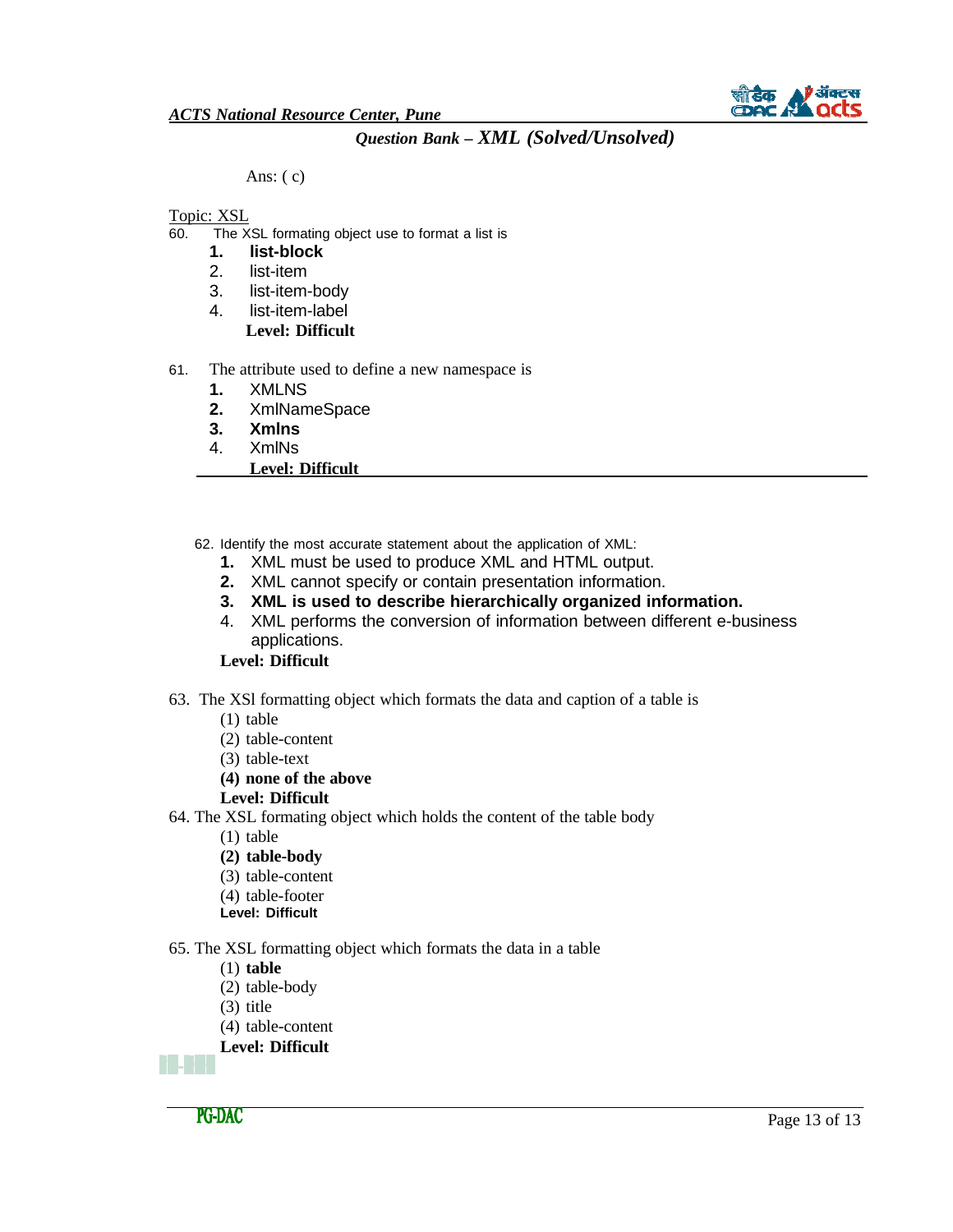

- 66. The XSL formating object use to hold the content of the label of a list item is
	- (1) list-block
	- (2) list item
	- (3) list-item-body
	- **(4) list-item-label**
	- **Level: Difficult**
- 67. The XSL formating object use to hold the contents of the body of a list item is
	- (1) list-block
	- (2) list item
	- **(3) list-item-body**
	- (4) list-item-label
	- **Level: Difficult**
- 68. XSL has formatting object "block"
	- (1) is not supported in XSL
	- **(2) generates a block level reference area**
	- (3) create a display block
	- (4) groups global declarations for a style sheet
	- **Level: Difficult**
	- 69. XSL has "block container" for formating the document
		- (1) to create a display block to format the titles
		- (2) to create a display block to format the paragraphes
		- (3) to create a display block to format the headlines & figures
		- **(4) to create a block level reference area**

**Level: Difficult**

- 70. The syntax for writing the minimum occurrence for an element is
	- $(1)$  <xsd: element ref="note" min="0"/>
	- $(2)$  <xsd: elements ref="note" min="0"/>
	- $(3)$  <xsd:elements ref="note" minOccur="0"/>
	- **(4) <xsd:elements ref="note" minOccurs="0"/>**
	- **Level: Medium**
- 71. The syntax for writing default values for element is
	- $(1)$  <xsd:element name="max" type="xsd:integer" value="100"/>
	- $(2)$  <xsd:element name="max" type="xsd:integer" fixValue="100"/>
	- **(3) <xsd:element name="max" type="xsd:integer" default="100"/>**
	- (4) <xsd:element name="max" type="xsd:integer" defaultval="100"/>

### **Topic: XSLT , X-Pointers, XML**

- 72. To use XSLT in an XML system:
	- 1. the input and output of the XSLT processor must be unparsed XML documents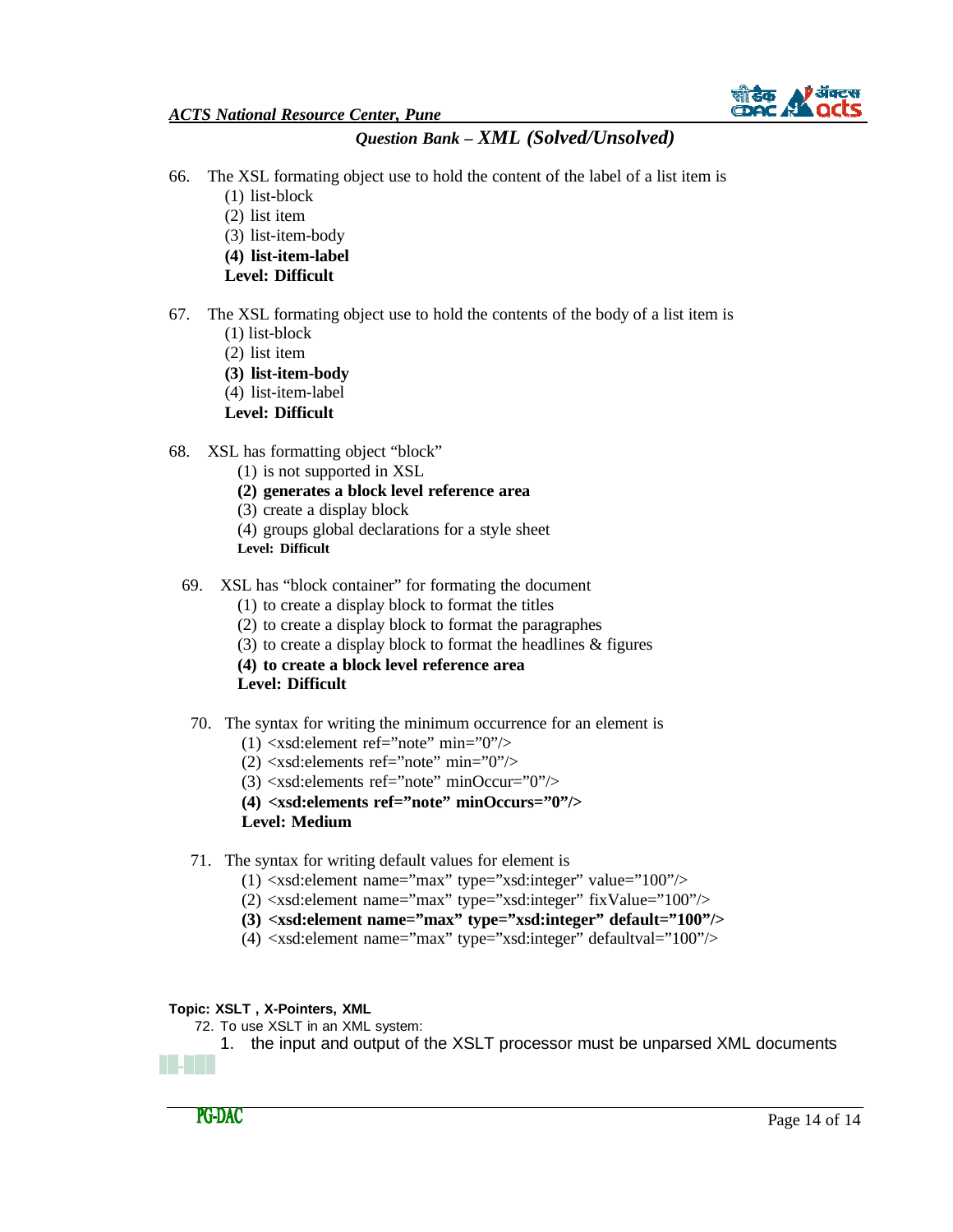

- **2. the input and output of the XSLT processor must be a hierarchical tree representing an XML document**
- 3. the XSLT processor must be called from a web agent
- 4. the XSLT processor must be given the DTD as well as the XML document instance

### **Level: Difficult**

- 73. What is the role of the XPath language in XSL processing?
	- 1. XPath identifies the order or path of processing to be followed as the XSL language is processed
	- **2. XPath identifies locations in XML data to be transformed in the source tree and the locations to be generated in output tree specified in XSL translation prescriptions**
	- 3. XPath identifies the path to be followed in the execution of XSL translation prescriptions
	- 4. XPath specifies which XSL transform files are to be used in the translation of XML

**Level: Difficult**

- 74. Which statement correctly describes the capabilities of the XSLT language?
	- 1. XSLT uses the DTD to determine how XML documents will be translated
	- 2. XSLT specifies how a hierarchical trees, representable by an XML document may be translated into non-hierarchical formats
	- **3. XSLT specifies how a hierarchical tree, representable by an XML document, may be translated into another hierarchical tree, also representable by an XML document**
	- 4. XSLT specifies the formatting style to be used to render an XML document **Level: Difficult**
- 75. XSLT processors accept as input:
	- 1. **an XML conforming document file and an XSLT specification file**
	- 2. only an XML document
	- 3. only an XSLT specification
	- 4. either an XML document or an XSLT specification **Level: Difficult**
- 76. The transformation of XML document in to another type of document by XSLT can be done by

(i)In the server (ii)In the client (iii)With a separate program

- (1) only(i)  $&$  (ii)
- $(2)$  only  $(ii)$  &  $(iii)$
- **(3) all are correct**

**PG-DAC** 

**Film**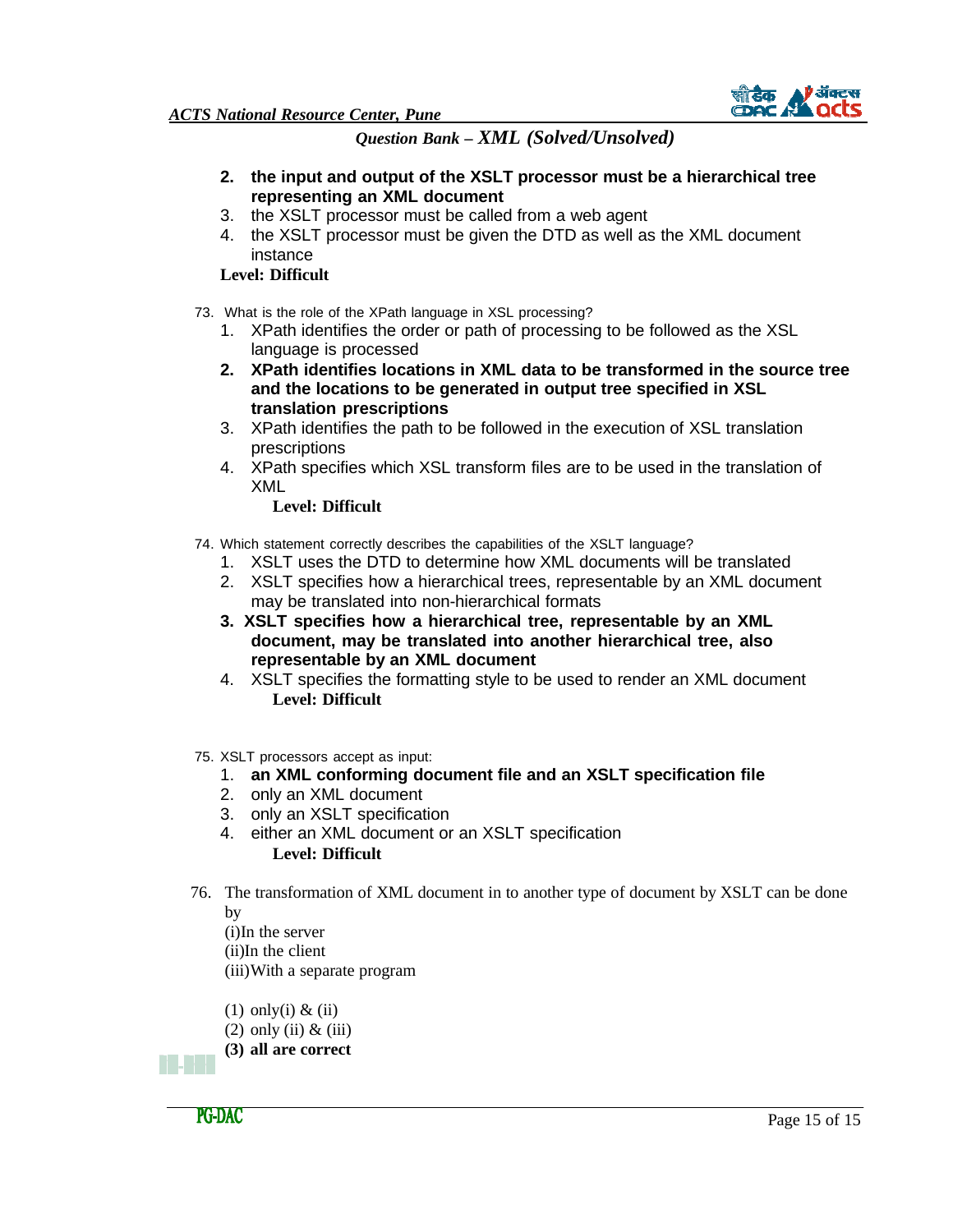

 $(4)$  only  $(i)$  &  $(iii)$ **Level: Difficult**

- 77: To match the root node in XMLT transform the syntax will be
	- (1) <xsl:template match="Document">
	- (2) <xsl:template match="Root">
	- (3) <xsl:template match="RootNode">
	- **(4) <xsl:template match="/">**

**Level: Difficult**

- 78: To match the specific XML elements in XMLT the syntax for given name "rootnode" is
	- (1) <xsl:template match="root">
	- $(2)$  <xsl:template match="/">
	- **(3) <xsl:template match="rootnode">**
	- $(4)$  <xsl:template match="//">

**Level: Difficult**

79 To match the specific XML elements child like <NAME> of parent element is <PLANET> the syntax will be

- (1) <xsl:template match="PLANET\_NAME">
- **(2) <xsl:template match="PLANET/NAME">**
- (3) <xsl:template match="/NAME">
- $(4)$  <xsl:template match="//">
	- Level: Difficult
- 80. InXSLT style sheet we have syntax to match elements with id as (if id is "change")
	- **(1) <xsl:template match="id('change')">**
	- $(2)$  <xsl:template match="(change)">
	- (3) <xsl:template match="change">
	- (4) <xsl:template match-id="Change">

**Level: Difficult**

- 81. To match the text node (in XSLT) the syntax will be
	- **(1)** <xsl:template match="text">
	- **(2)** <xsl:template match-text="text">
	- **(3)** <xsl:template match=text( )>
	- **(4) <xsl:template match="text( )">**
	- **Level: Difficult**
- 82. An element declaration specifies
	- **1. a single markup element**
	- 2. zmarkup elements
	- 3. markup data
	- 4. the document data

a kata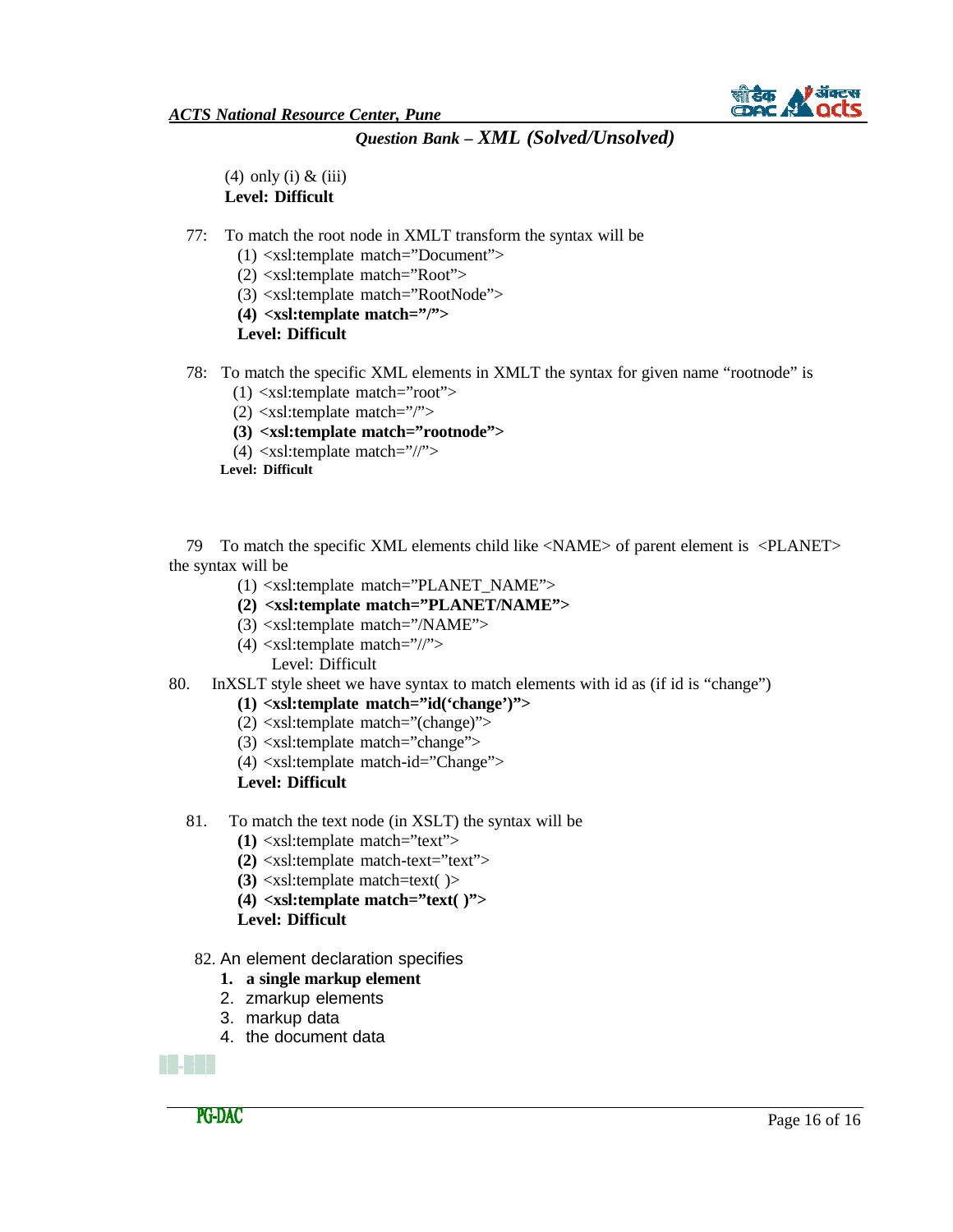

Level: Easy

- 83. Well formed XML document means(most appropriate)
	- 1. it contains a root element
	- 2. it contain an element
	- 3. it contains one or more elements
	- 4. must contain one or more elements and root element must contain all other elements **Level: Easy**

84: Which of the following specify that the order and content of "membership" is not important

- 1. <!ELEMENT membership NORULE>
- 2. <!ELEMENT membership EMPTY>
- 3. <!ELEMENT membership ALL>
- **4. <!ELEMENT membership ANY> Level: Easy**
- 85: Which of the following is used to specify the attribute list of an element
	- 1. ATTLIST
	- 2. ?ATTLIST
	- **3. !ATTLIST**
	- 4. #ATTLIST
	- **Level: Medium**

86: Which of the following instruct the browser which stylesheet to use

- 1. <xml-stylesheet type="text/xsl" href="cd.xsl">
- 2. <xml-stylesheet type="text/xsl" xsl="cd.xsl">
- **3. <?xml-stylesheet type="text/xsl" href="cd.xsl"?>**
- 4. <?xml-stylesheet type="text/xsl" xsl="cd.xsl"?>
- **Level: Difficult**

88: Which of the following XSLT Patterns is used to match any descendant nodes  $1) /$ 

- **2) //**
- 3) .

4) ..

### **Level: Medium**

89: Which of the following XSLT Patterns is used to match the parent node

 $1) /$  $2)$  //

3) .

**4) ..**

#### **Level: MediumMaria Bar**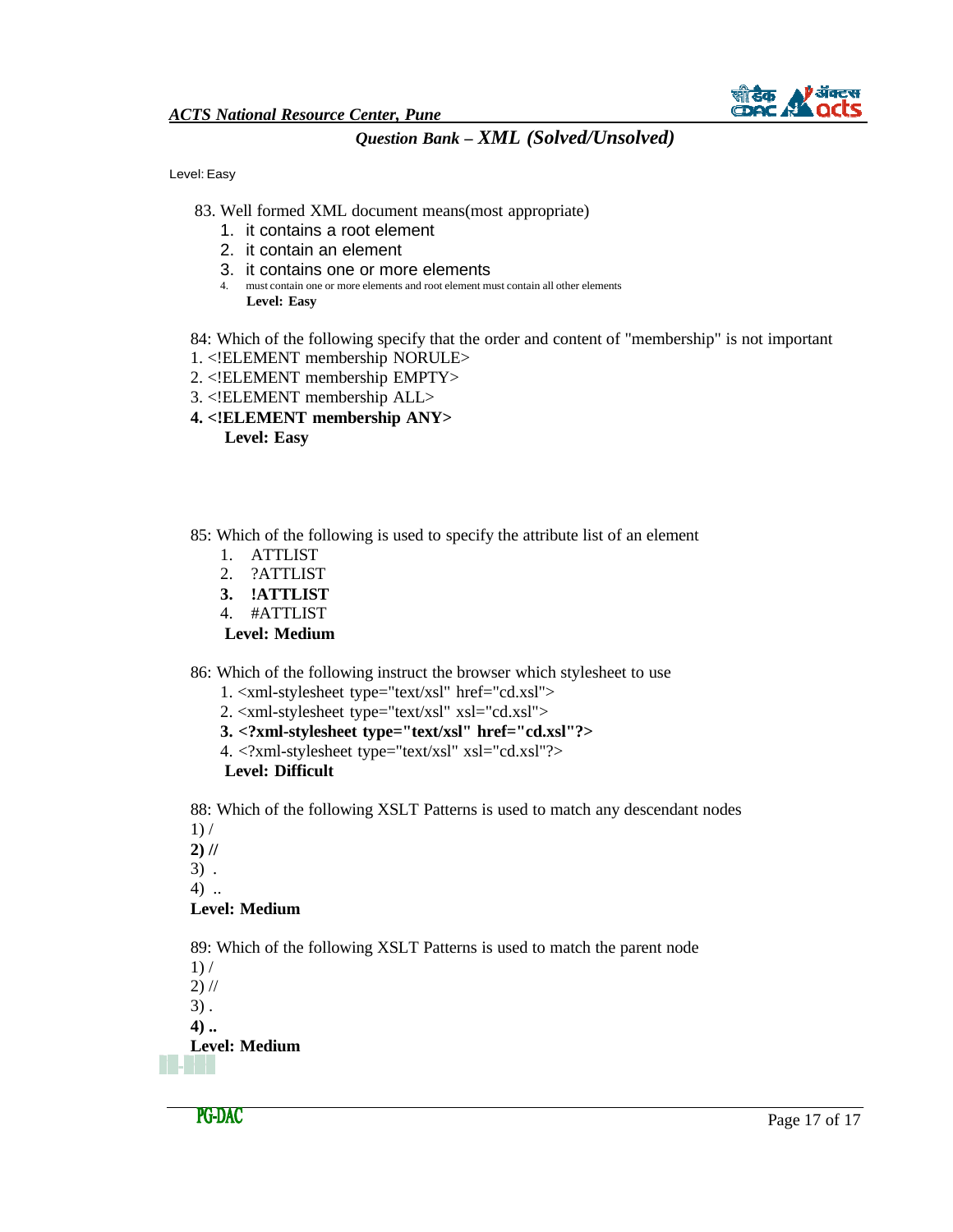

90: Which of the following is a valid XSLT iteration command

1) for

2) for-all

**3) for-each**

4) in-turn

### **Level: Medium**

91.What is an advantage of XML compared to HTML?

1) XML works on more platforms.

2) **XML is suited to using Web pages as front ends to databases.**

3) XML was designed for portable phones.

4) XML is simpler to learn than HTML.

#### **Level: Difficult**

92.The following best describes the development of XML.

1. XML developed from HTML because WEB browsers became more powerful.

2. XML is designed as a replacement because SGML can not be used for document development.

3. XML builds on HTMLs ability to provide content to virtually any audience by adding the power of intelligent content.

4. XML is the modern replacement for HTML and SGML, taking the good points from each, making both of those languages obsolete.

### **Level: Medium**

93) The correct priority for implementing XML based IETMs is :

1. Develop DTD, conduct a pilot project, create a modular library, train staff.

2. Train staff, convert legacy documents, develop DTD, create modular library.

**3. Conduct pilot program, train staff, create modular library, develop DTD**

4. Conduct pilot program, train staff, develop DTD, convert documents, purchace XML tools.

**Level: Difficult**

94. Which of the following statements is true:

### **1. XML is a direct subset of SGML**

2. SGML is an application of HTML

3. XML is a kind of dynamic HTML

- 4. XHTML is XML rewritten in HTML
- 5. SGML and XML are the same thing
- Level: Difficult

95. What is a qualified name?

**1.** Any name conforming to the XML Names specification

**2. A name having prefix and local name separated by a colon**

- 3. A name applying only to qualified elements and attributes
- 4. None of the above

**Level: Dfficult**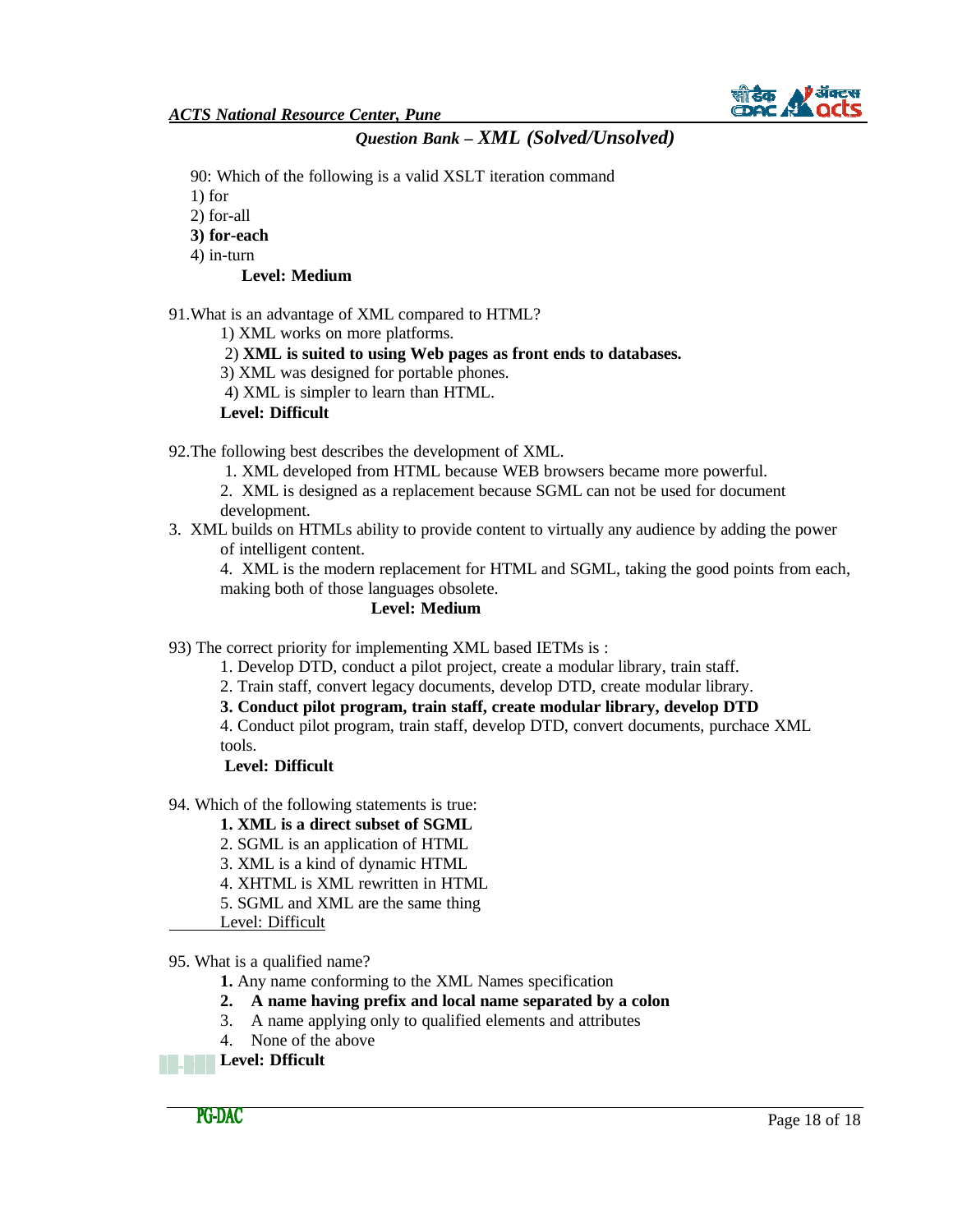

- 96. What is a NCName
	- **1.** A Non-Common Name
	- **2.** A Non-Conforming Name
	- **3. A Non-Colonized Name**
	- 4. None of the above

**Level:Difficult**

97. If a namespace is attached to an element by prefix, what is the effect on non-prefixed child elements

- **1.** Nothing
- **2.** The namespace affects the immediate nonprefixed child elements, but no others
- **3.** The namespace affects all child elements of the element to which the namespace is attached no matter what level.
- **4.** None of the above

### **Level:Difficult**

- 98. What is the default namespace
	- **1.** The namespace used by default when no namespace is declared
	- **2.** The namespace used when two or more namespaces are referenced
	- **3. A namespace that is referenced with the xmlns attribute, but without a prefix**
	- 4. None of the above
	- **Level:Difficult**
- 99.What is an XML namespace?
	- **1.** A set of names applied to specific spaces within an XML document, such as the head and body
	- **2. A set of names representing a specific XML vocabulary**
	- 3. A set of names for XML documents pertaining to a particular vocabulary
	- 4. None of the above.

### **Level:Difficult**

- 100. From what set of names do NCNames derive?
	- **1.** Any combination of characters allowable in XML
	- **2. Any names conforming to XML Names, minus the colon**
	- 3. Any names for elements and attributes within the DTD to which the namespace refers
	- 4. None of the above.

### **Level:Difficult**

**Q.4. Match the following**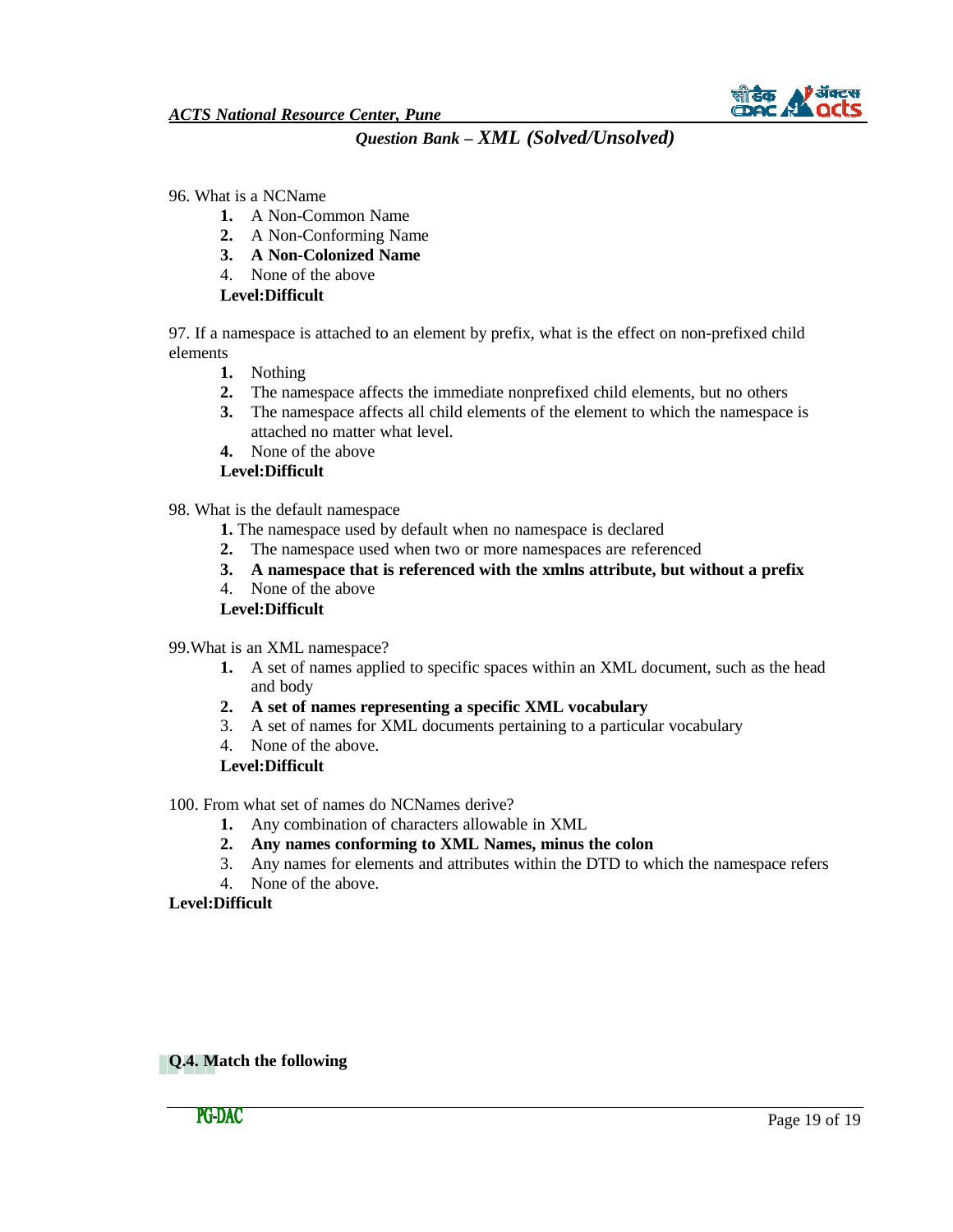

**1.**

**2.**

**3.**

| 1. Inventor of the Web and HTML<br>$\mathbf c$                             | James Clark<br>a.             |
|----------------------------------------------------------------------------|-------------------------------|
| 2. Marries HTML and XML<br>$\mathbf d$<br>3. First line in an XML document | Goldfarb<br>$\mathbf b$ .     |
| e<br>4. Came up with the name XML<br>$\mathbf{a}$                          | Berners-Lee<br>$\mathbf{c}$ . |
| 5. GML and SGML author<br>$\mathbf b$                                      | <b>XHTML</b><br>d.            |
|                                                                            | XML declaration<br>e.         |
| 1. Generated if XML is not well formed<br>d                                | a. selector                   |
| 2. Value for display property<br>e                                         | b. points                     |
| 3. Element that contains no content<br>f                                   | c. DTD                        |
| 4. 72 in an inch<br>$\mathbf b$                                            | d. fatal error                |
| 5. Indicates element to apply style to<br>$\overline{\mathbf{a}}$          | e. inline                     |
| 6. Document Type Definition<br>$\mathbf c$                                 | f. empty<br>element           |
| 1. Document type declaration<br>$\mathbf d$                                | a. PCDATA                     |
| 2. Children of a parent element<br>e                                       | b. CDATA section              |
| 3. Element declaration<br>f                                                | $C. \< l$                     |
| 4. Built-in XML entity<br>c                                                | $d.$ DOCTYPE</th              |
| 5. Parsed character data<br>a                                              | e. siblings                   |

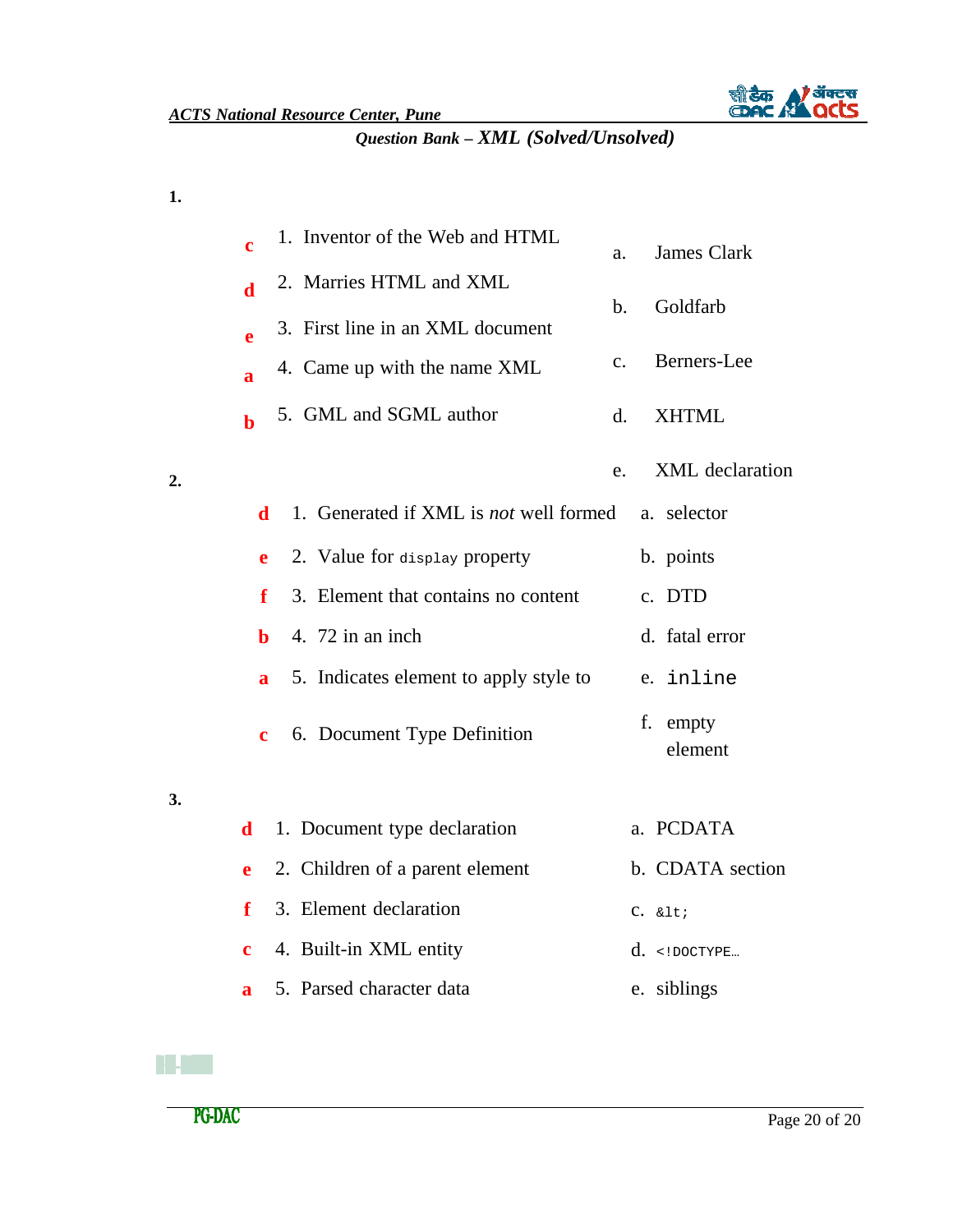|    | $\mathbf b$  | 6. Hides markup from an XML<br>а.<br>processor            | $\langle$ ! ELEMENT       |
|----|--------------|-----------------------------------------------------------|---------------------------|
| 4. | $\mathbf C$  | 1. CSS visibility property                                | base16<br>a.              |
|    | d            | 2. generic font name                                      | $b. \text{rgb}(0,0,0)$    |
|    | f            | 3. zero or more instance repetition operator c. hidden    |                           |
|    | b            | 4. functional notation                                    | $d_{\cdot}$<br>sans-serif |
|    | $\mathbf a$  | 5. Hexadecimal                                            | e.<br>or                  |
|    | e            | 6. Vertical bar $($  )                                    | f.<br>asterisk (*)        |
| 5. |              |                                                           |                           |
|    | d            | 1. attribute declaration                                  | a. CDATA                  |
|    | e            | 2. a tokenized attribute type                             | <b>b.</b> NOTATION        |
|    | a            | 3. string attribute type                                  | C. #FIXED                 |
|    | $\mathbf c$  | 4. attribute and default value must always<br>be provided | $d.$ ATTLIST              |
|    | $\mathbf b$  | 5. an enumerated attribute type                           | e. IDREF                  |
| 6. |              |                                                           |                           |
|    | $\mathbf d$  | 1. unparsed entity                                        | $a. \& \#x0041;$          |
|    | e            | 2. conditional section                                    | $b.$ & lt;                |
|    | $\mathbf b$  | 3. built-in or predefined entity                          | $C.$ $%$ name;            |
|    | $\mathbf{a}$ | 4. character reference                                    | d. Word file              |
|    | $\mathbf C$  | 5. parameter entity                                       | $e.$ [ <math IGNORE [     |



n an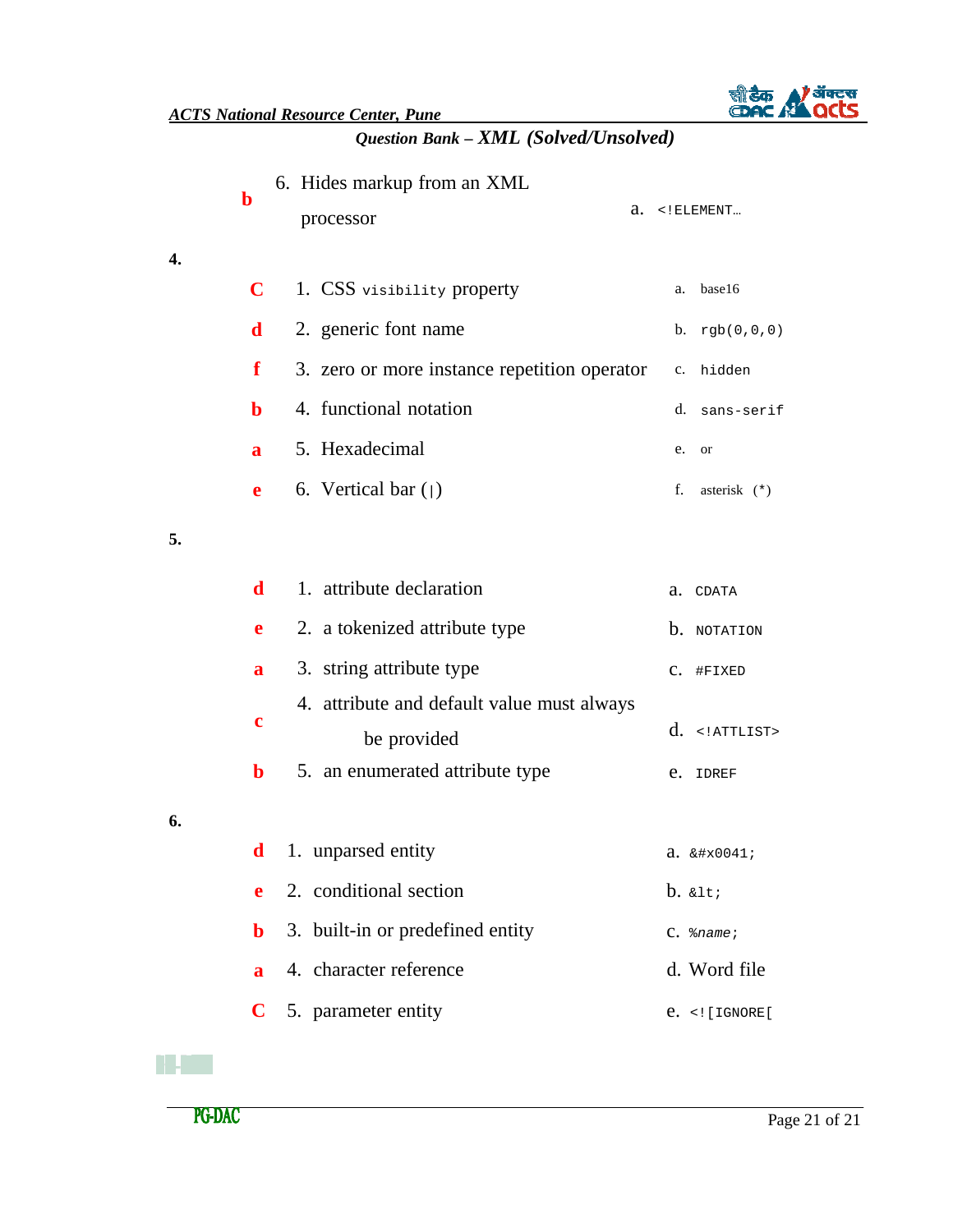

**7.**

**8.**

|    | e            | 1. urn:wyeast-comm:db                               | a.<br>#FIXED                 |
|----|--------------|-----------------------------------------------------|------------------------------|
|    | d            | 2. Can share the same name if in different          |                              |
|    |              | elements                                            | prefix<br>b.                 |
|    | f            | 3. For declaring a namespace                        | <b>URL</b><br>$\mathbf{c}$ . |
|    | $\mathbf c$  | 4. http://wyeast.net/tack                           | attribute<br>d.              |
|    | b            | $5.$ db:                                            | <b>URN</b><br>e.             |
|    | $\mathbf{a}$ | 6. Used to declare a default in a DTD               | f.<br>xmlns                  |
| 8. |              |                                                     |                              |
|    | d            | 1. XML Schema predecessor                           | a. simple type               |
|    | $\mathbf c$  | 2. part of an annotation                            | b. decimal                   |
|    | e            | 3. immediate child of $\epsilon$ schema>            | c. <appinfo></appinfo>       |
|    | b            | 4. a built-in datatype                              | d. DTD                       |
|    | a            | 5. no attributes, other elements as content         | e. global                    |
| 9. |              |                                                     |                              |
|    | D            | 1. instructions for transforming an XML<br>document | $a. \; \; \mathbf{e}^*$      |
|    | e            | 2. formats XML documents                            | b. XSLT                      |
|    | h            | 3. transforms XML documents                         | $C.$ $<$ xsl:text>           |
|    | $\mathbf{a}$ | 4. location path for all attribute nodes            | d. template                  |
|    | c            | 5. XSLT element                                     | e. XSLFO                     |